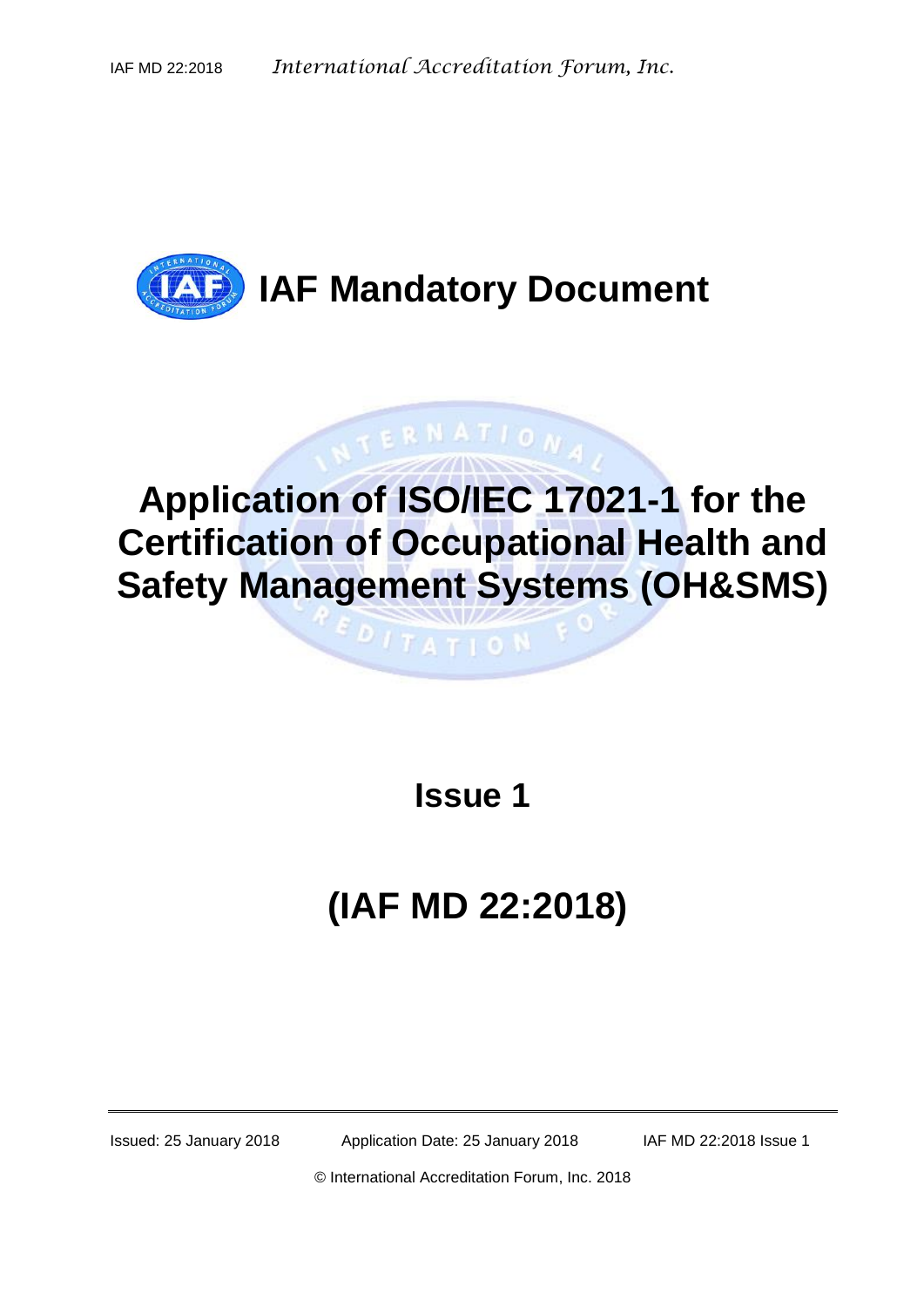#### Issue 1 **Application of ISO/IEC 17021-1 for the Certification of** Page 2 of 39 **Occupational Health and Safety Management Systems (OH&SMS)**

The International Accreditation Forum, Inc. (IAF) facilitates trade and supports regulators by operating a worldwide mutual recognition arrangement among Accreditation Bodies (ABs) in order that the results issued by Conformity Assessment Bodies (CABs) accredited by IAF members are accepted globally.

Accreditation reduces risk for business and its customers by assuring them that accredited CABs are competent to carry out the work they undertake within their scope of accreditation. ABs that are members of IAF and the CABs they accredit are required to comply with appropriate international standards and the applicable IAF application documents for the consistent application of those standards.

ABs that are signatories to the IAF Multilateral Recognition Arrangement (MLA) are evaluated regularly by an appointed team of peers to provide confidence in the operation of their accreditation programs. The structure and scope of the IAF MLA is detailed in IAF PR 4 – Structure of IAF MLA and Endorsed Normative Documents.

The IAF MLA is structured in five levels: Level 1 specifies mandatory criteria that apply to all ABs, ISO/IEC 17011. The combination of a Level 2 activity(ies) and the corresponding Level 3 normative documents is called the main scope of the MLA, and the combination of Level 4 (if applicable) and Level 5 relevant normative documents is called a sub-scope of the MLA.

- The main scope of the MLA includes activities e.g. product certification and associated mandatory documents e.g. ISO/IEC 17065. The attestations made by CABs at the main scope level are considered to be equally reliable.
- The sub scope of the MLA includes conformity assessment requirements e.g. ISO 9001 and scheme specific requirements, where applicable, e.g. ISO TS 22003. The attestations made by CABs at the sub scope level are considered to be equivalent.

The IAF MLA delivers the confidence needed for market acceptance of conformity assessment outcomes. An attestation issued, within the scope of the IAF MLA, by a body that is accredited by an IAF MLA signatory AB can be recognized worldwide, thereby facilitating international trade.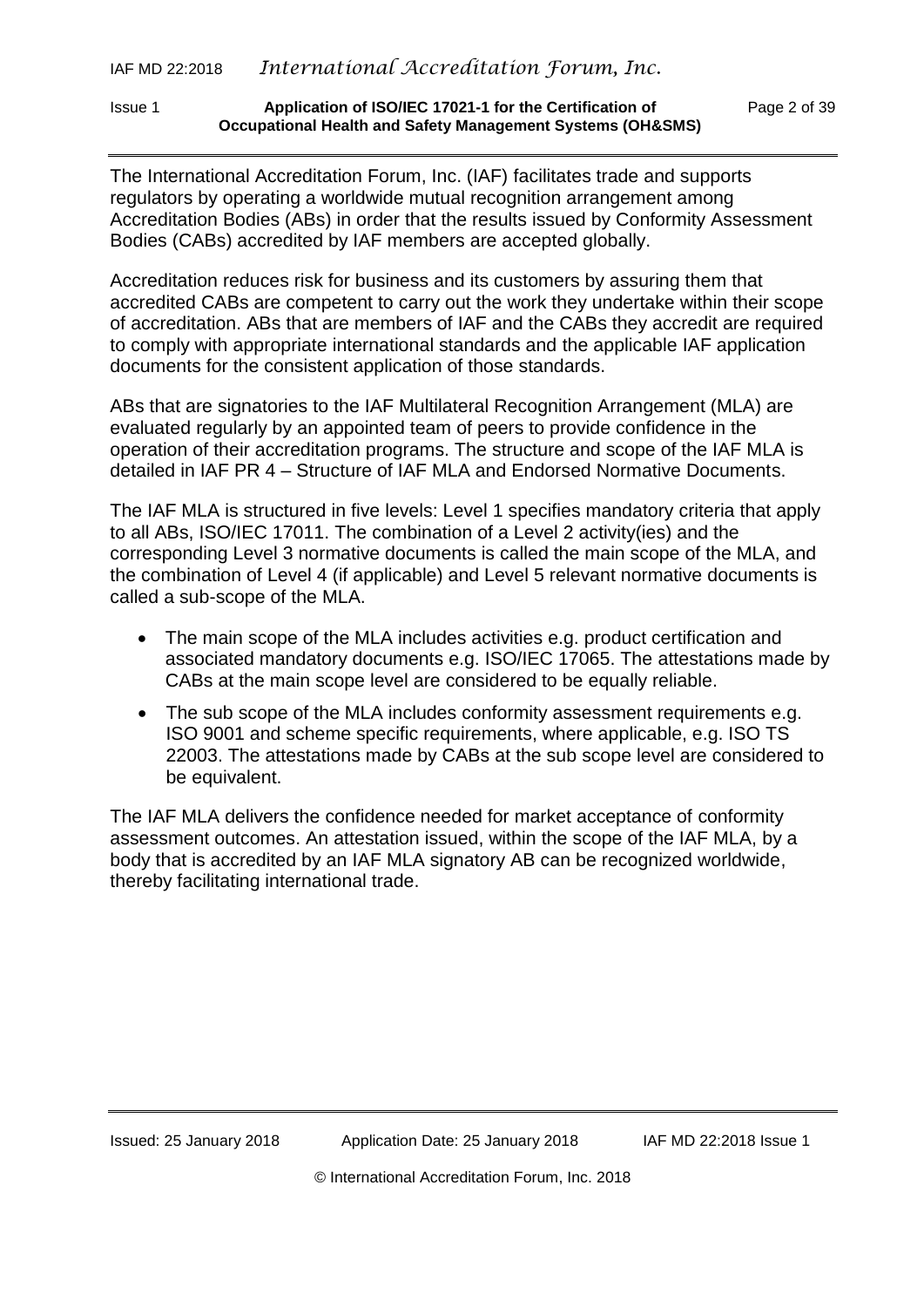Issue 1 **Application of ISO/IEC 17021-1 for the Certification of** Page 3 of 39 **Occupational Health and Safety Management Systems (OH&SMS)**

# **TABLE OF CONTENTS**

| 0.              |                                                                                                                                       |
|-----------------|---------------------------------------------------------------------------------------------------------------------------------------|
| 1.              |                                                                                                                                       |
| 2.              |                                                                                                                                       |
| 3.              |                                                                                                                                       |
| 4.              |                                                                                                                                       |
| 5.              |                                                                                                                                       |
| 6.              |                                                                                                                                       |
| 7.              |                                                                                                                                       |
| 8.              |                                                                                                                                       |
| 9.              |                                                                                                                                       |
| 9.1             |                                                                                                                                       |
| 9.2             |                                                                                                                                       |
| 9.3             |                                                                                                                                       |
| 9.4             |                                                                                                                                       |
| 9.5             |                                                                                                                                       |
| 9.6             |                                                                                                                                       |
| 9.7             |                                                                                                                                       |
| 9.8             |                                                                                                                                       |
| 9.9             |                                                                                                                                       |
| 10 <sub>1</sub> | <b>MANAGEMENT SYSTEM REQUIREMENTS FOR CERTIFICATION BODIES 11</b>                                                                     |
|                 | APPENDIX A (normative) - SPECIFIC KNOWLEDGE AND SKILLS FOR CERTIFICATION                                                              |
|                 | APPENDIX B (normative) - DETERMINATION OF AUDIT TIME OF OCCUPATIONAL<br>14                                                            |
|                 | APPENDIX C (normative) - LEGAL COMPLIANCE AS A PART OF ACCREDITED OH&SMS                                                              |
|                 |                                                                                                                                       |
|                 | APPENDIX E (normative) - WITNESSING ACTIVITIES FOR THE ACCREDITATION OF<br>OCCUPATIONAL HEALTH AND SAFETY MANAGEMENT SYSTEMS (OH&SMS) |

Issued: 25 January 2018 Application Date: 25 January 2018 **IAF MD 22:2018 Issue 1**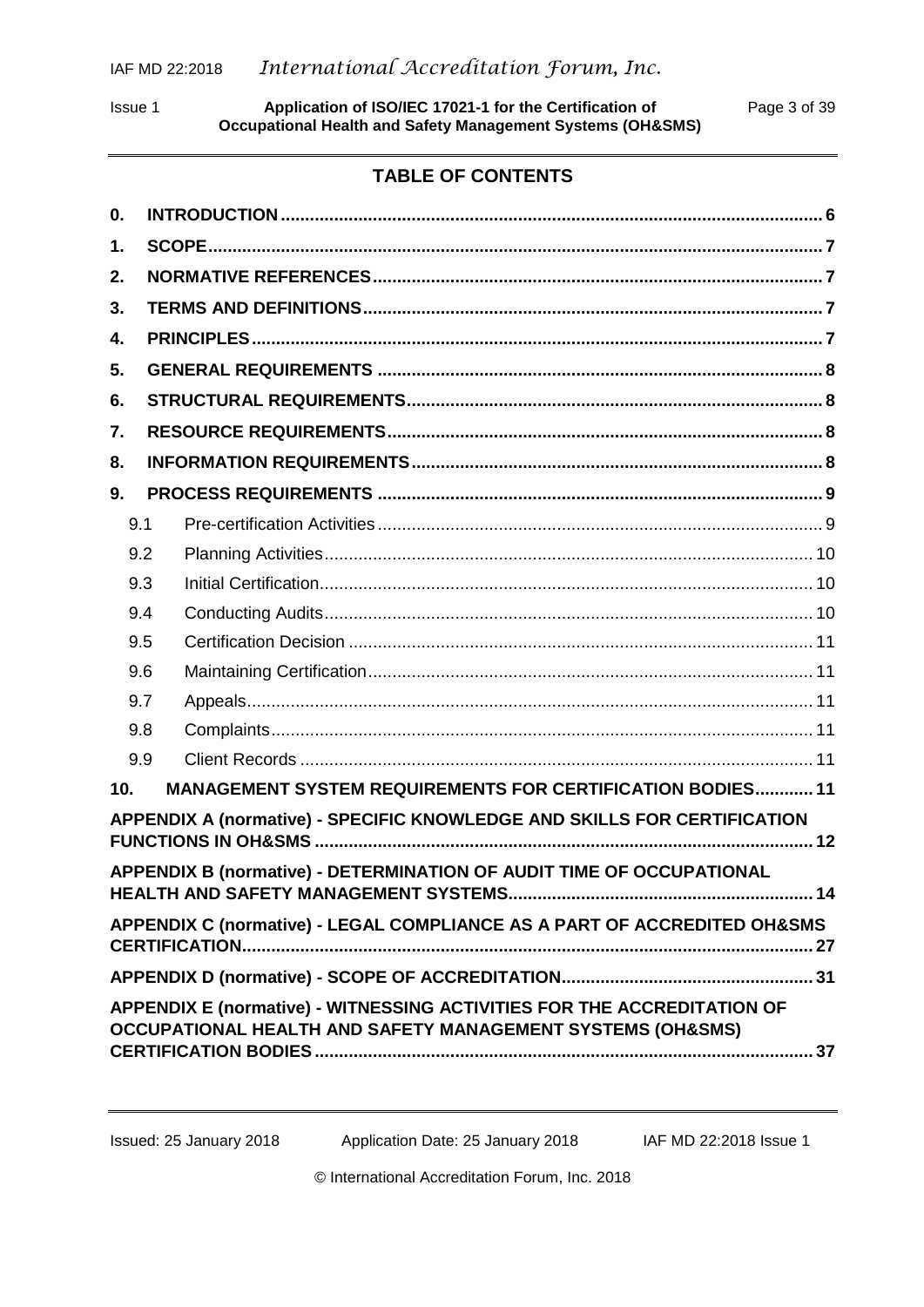Issue 1 **Application of ISO/IEC 17021-1 for the Certification of** Page 4 of 39 **Occupational Health and Safety Management Systems (OH&SMS)**

Issue No 1 Prepared by: IAF Technical Committee Approved by: IAF Members Date: 28 December 2017 Issue Date: 25 January 2018 Application Date: 25 January 2018 Name for Enquiries: Elva Nilsen IAF Corporate Secretary Telephone: +1 613 454-8159 Email: secretary@iaf.nu

Issued: 25 January 2018 Application Date: 25 January 2018 IAF MD 22:2018 Issue 1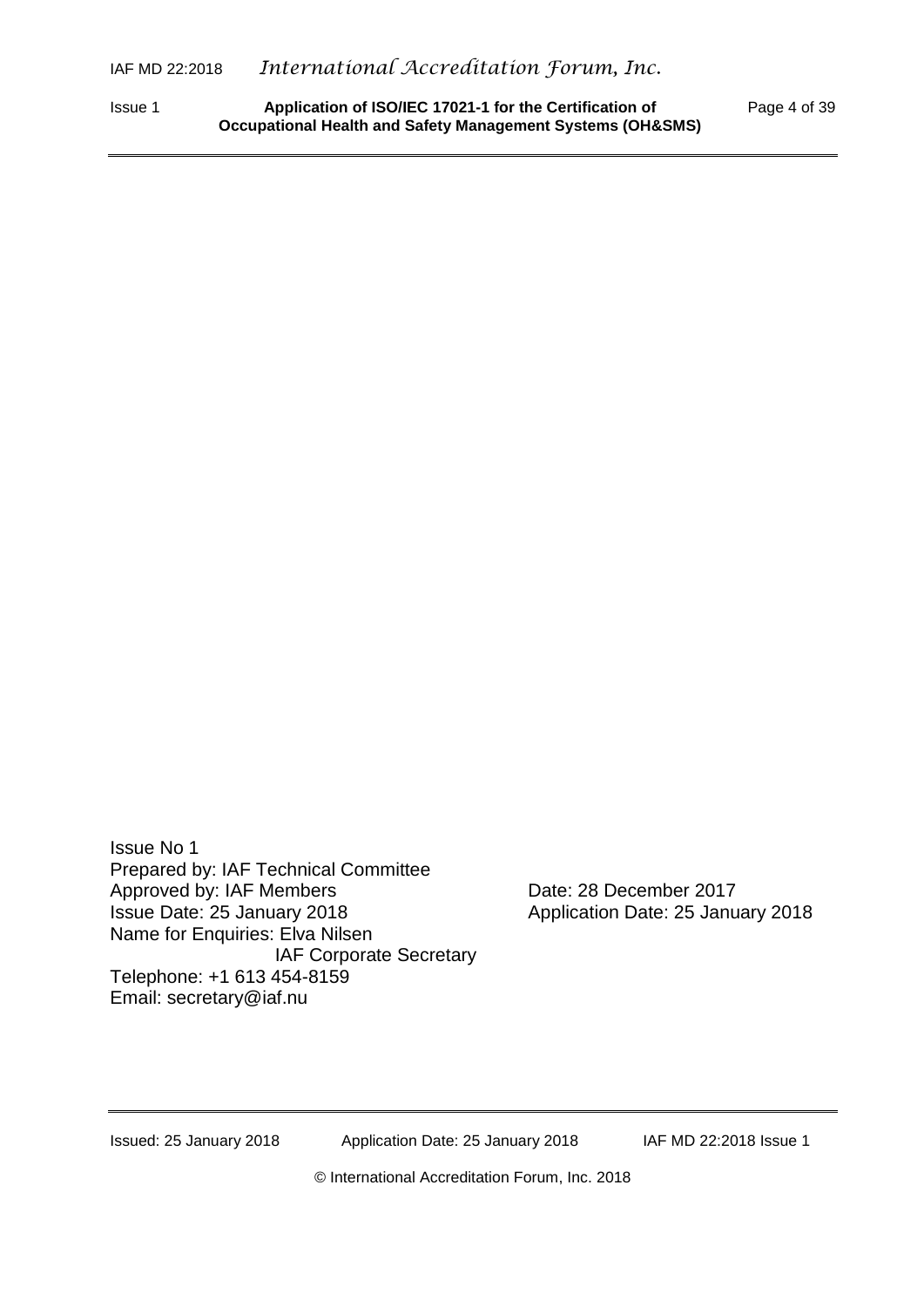Issue 1 **Application of ISO/IEC 17021-1 for the Certification of** Page 5 of 39 **Occupational Health and Safety Management Systems (OH&SMS)**

#### **Introduction to IAF Mandatory Documents**

The term "should" is used in this document to indicate recognised means of meeting the requirements of the standard. A Conformity Assessment Body (CAB) can meet these in an equivalent way provided this can be demonstrated to an Accreditation Body (AB). The term "shall" is used in this document to indicate those provisions which, reflecting the requirements of the relevant standard, are mandatory.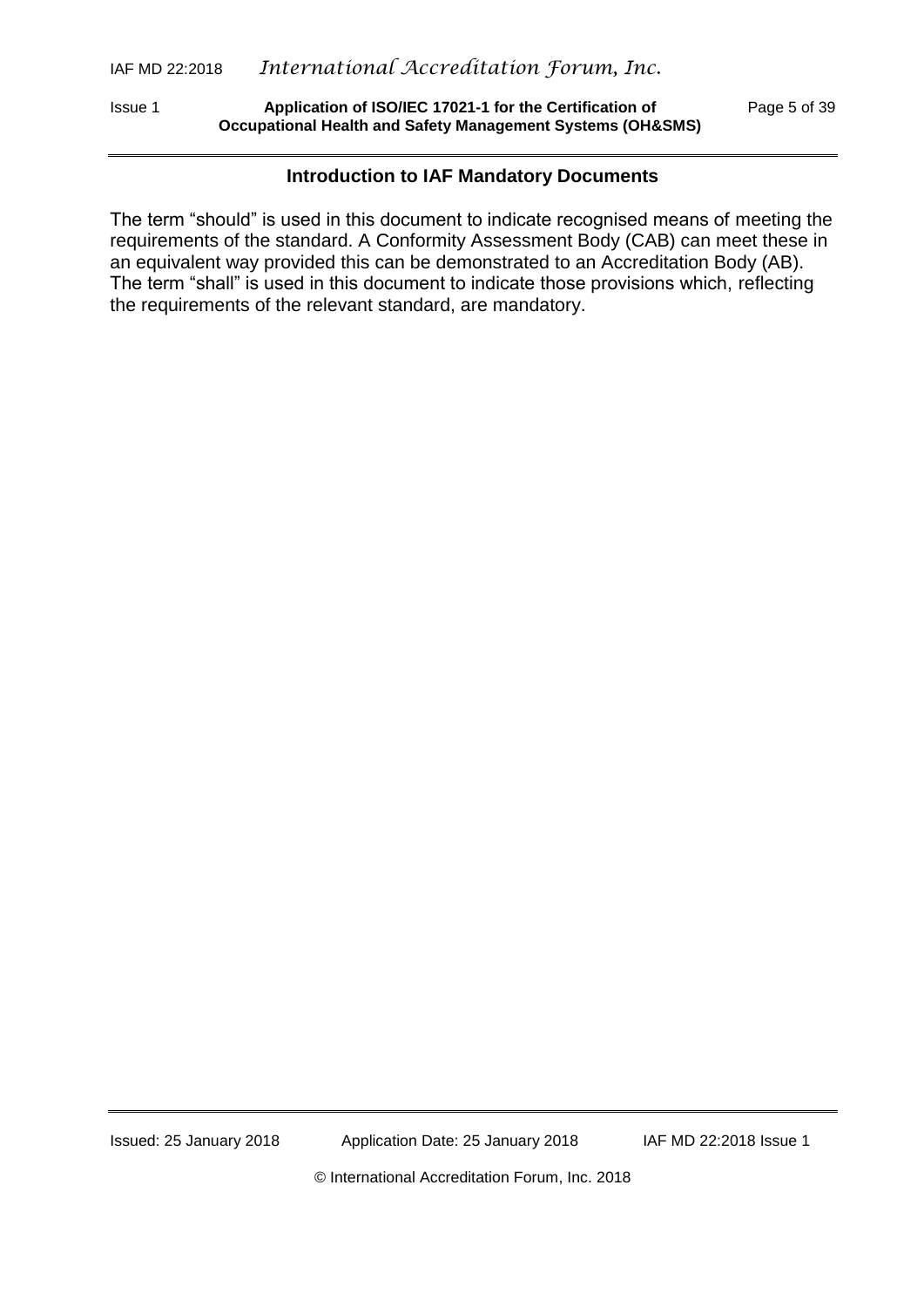Issue 1 **Application of ISO/IEC 17021-1 for the Certification of** Page 6 of 39 **Occupational Health and Safety Management Systems (OH&SMS)**

#### **APPLICATION OF ISO/IEC 17021-1 FOR THE CERTIFICATION OF OCCUPATIONAL HEALTH AND SAFETY MANAGEMENT SYSTEMS (OH&SMS)**

## <span id="page-5-0"></span>**0. INTRODUCTION**

This document is mandatory for the consistent application of ISO/IEC 17021-1:2015 for the accreditation of Certification Bodies providing certification of Occupational Health and Safety Management Systems (OH&SMS). All clauses and Annexes of ISO/IEC 17021-1:2015 continue to apply and this document does not supersede any of the requirements of that standard. This document not only applies for certification to OHSAS 18001 but shall also be used for certification to other OH&SMS such as the upcoming ISO 45001 and other standards. National legislation will prevail in case of conflict with this document.

This document also includes five mandatory appendices which introduce specific OH&SMS requirements to the following ISO, IAF and EA documents:

| Appendices                                                                                                 | Source document                 |
|------------------------------------------------------------------------------------------------------------|---------------------------------|
| Appendix A - Specific Knowledge and Skills<br>for Certification Functions in OH&SMS                        | Annex A of ISO/IEC 17021-1:2015 |
| Appendix B - Determination of Audit Time of<br>Occupational Health and Safety<br><b>Management Systems</b> | IAF MD5:2015                    |
| Appendix C - Legal Compliance as a Part of<br><b>Accredited OH&amp;SMS Certification</b>                   | EA-7/04 M:2017                  |
| Appendix D - Scope of Accreditation                                                                        | IAF-ID1:2014                    |
| Appendix E - Witnessing Activities for the<br>Accreditation of OH&SMS Certification<br>Bodies.             | IAF MD17:2015                   |

This document follows the structure of ISO/IEC 17021-1:2015.

Specific criteria are identified by the letter "G" followed with a reference number that incorporates the related requirements clause in ISO/IEC 17021-1:2015.

In all cases a reference in the text of this document to "clause XX" refers to a clause in ISO/IEC 17021-1:2015 unless otherwise specified.

Issued: 25 January 2018 Application Date: 25 January 2018 IAF MD 22:2018 Issue 1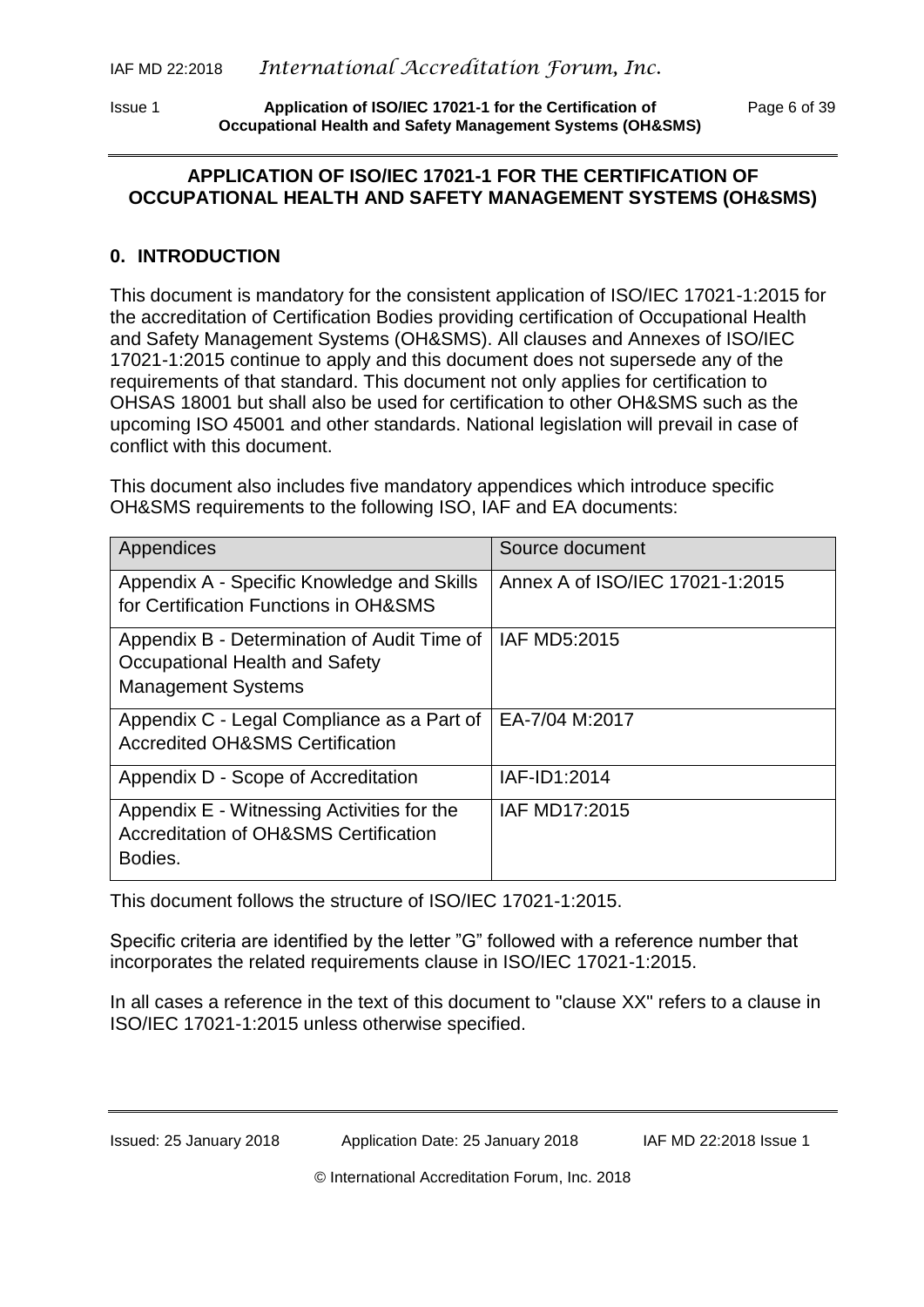Issue 1 **Application of ISO/IEC 17021-1 for the Certification of** Page 7 of 39 **Occupational Health and Safety Management Systems (OH&SMS)**

#### <span id="page-6-0"></span>**1. SCOPE**

No additional requirement.

#### <span id="page-6-1"></span>**2. NORMATIVE REFERENCES**

No additional requirement.

#### <span id="page-6-2"></span>**3. TERMS AND DEFINITIONS**

**G 3.3** Some specific services offered or provided in the field of Occupational Health and Safety to clients certified or being certified for OH&SMS by the Certification Body are considered as OH&SMS consultancy. These include, but are not limited to:

- i) performing the role of Occupational Health and Safety coordinator,
- ii) safety reporting,
- iii) performing risk assessments,
- iv) performing Occupational Health and Safety inspections and internal audits,
- v) communication with regulatory authorities on behalf of the client,
- vi) assistance in developing an organisation's Occupational Health and Safety Management System, and
- vii) accident and incident investigation.

## <span id="page-6-3"></span>**4. PRINCIPLES**

**G 4.1.2** In addition to both managerial and non-managerial permanent and temporary workers, and their representatives, parties that have an interest in an OH&SMS certification include, but are not limited to:

- i) legal and regulatory authorities (local, regional, national or international),
- ii) parent organizations,
- iii) suppliers, contractors and subcontractors,
- iv) workers' organizations (trade unions) and employers' organizations,

Issued: 25 January 2018 Application Date: 25 January 2018 IAF MD 22:2018 Issue 1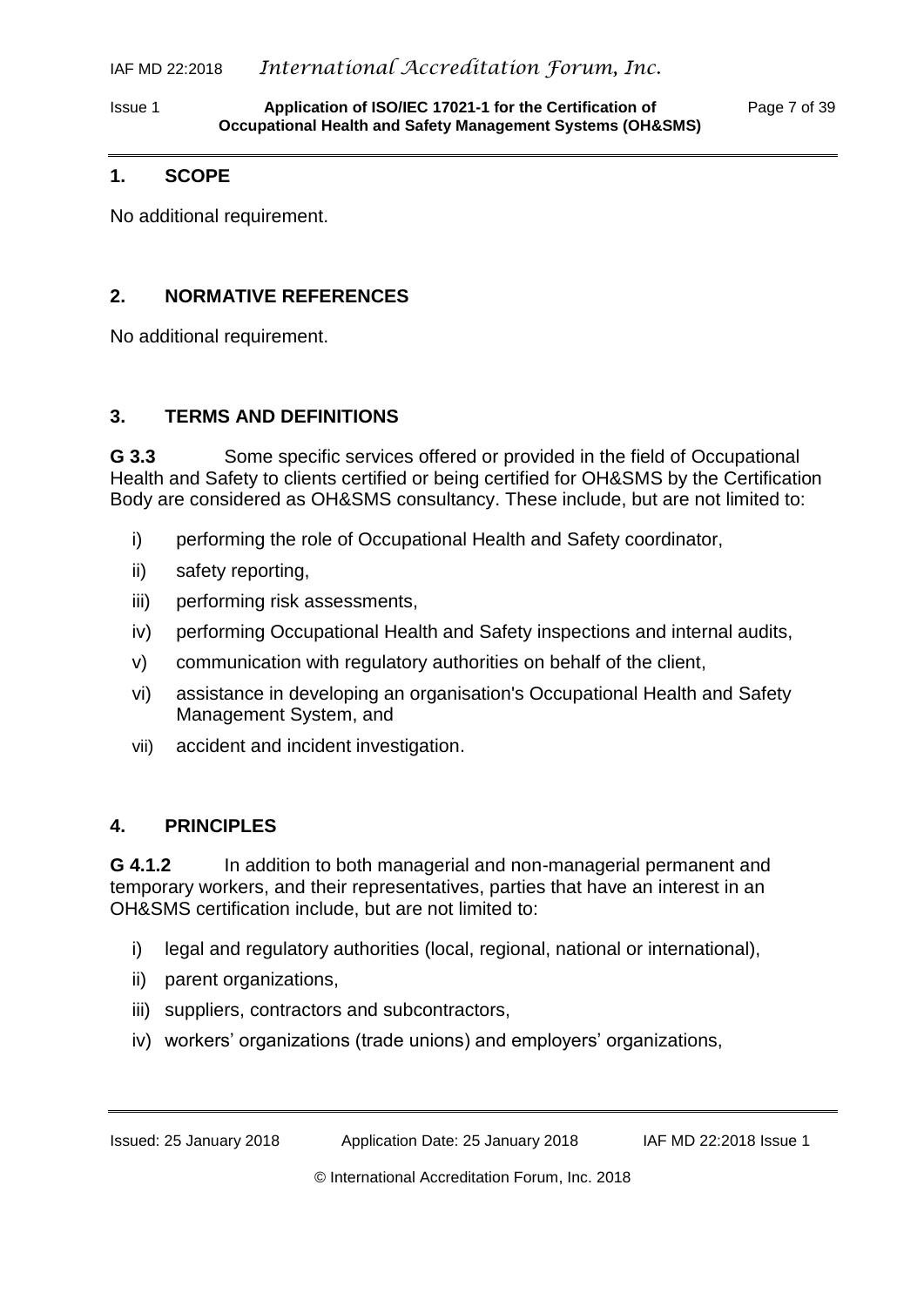Issue 1 **Application of ISO/IEC 17021-1 for the Certification of** Page 8 of 39 **Occupational Health and Safety Management Systems (OH&SMS)**

- v) owners, shareholders, clients, visitors, relatives of workers, local community and neighbours of the organization and the general public,
- vi) customers, medical and other community services, media, academia, business associations and non-governmental organizations (NGOs), and
- vii) occupational health and safety organizations and occupational safety and healthcare professionals (for example doctors and nurses).

## <span id="page-7-0"></span>**5. GENERAL REQUIREMENTS**

#### **G 5.2.3** (In note 2)

The key interests may include the additional parties mentioned in clause G.4.1.2.

# <span id="page-7-1"></span>**6. STRUCTURAL REQUIREMENTS**

No additional requirement.

## <span id="page-7-2"></span>**7. RESOURCE REQUIREMENTS**

## **G 7.1.2** (In the note)

For Occupational Health and Safety management systems, the term "technical area" is related to commonalities of processes or services and their associated hazards which can expose workers to OH&S risks.

# <span id="page-7-3"></span>**8. INFORMATION REQUIREMENTS**

**G 8.5.3** The legally enforceable arrangements shall also require that the certified client informs the Certification Body, without delay, of the occurrence of a serious incident or breach of regulation necessitating the involvement of the competent regulatory authority.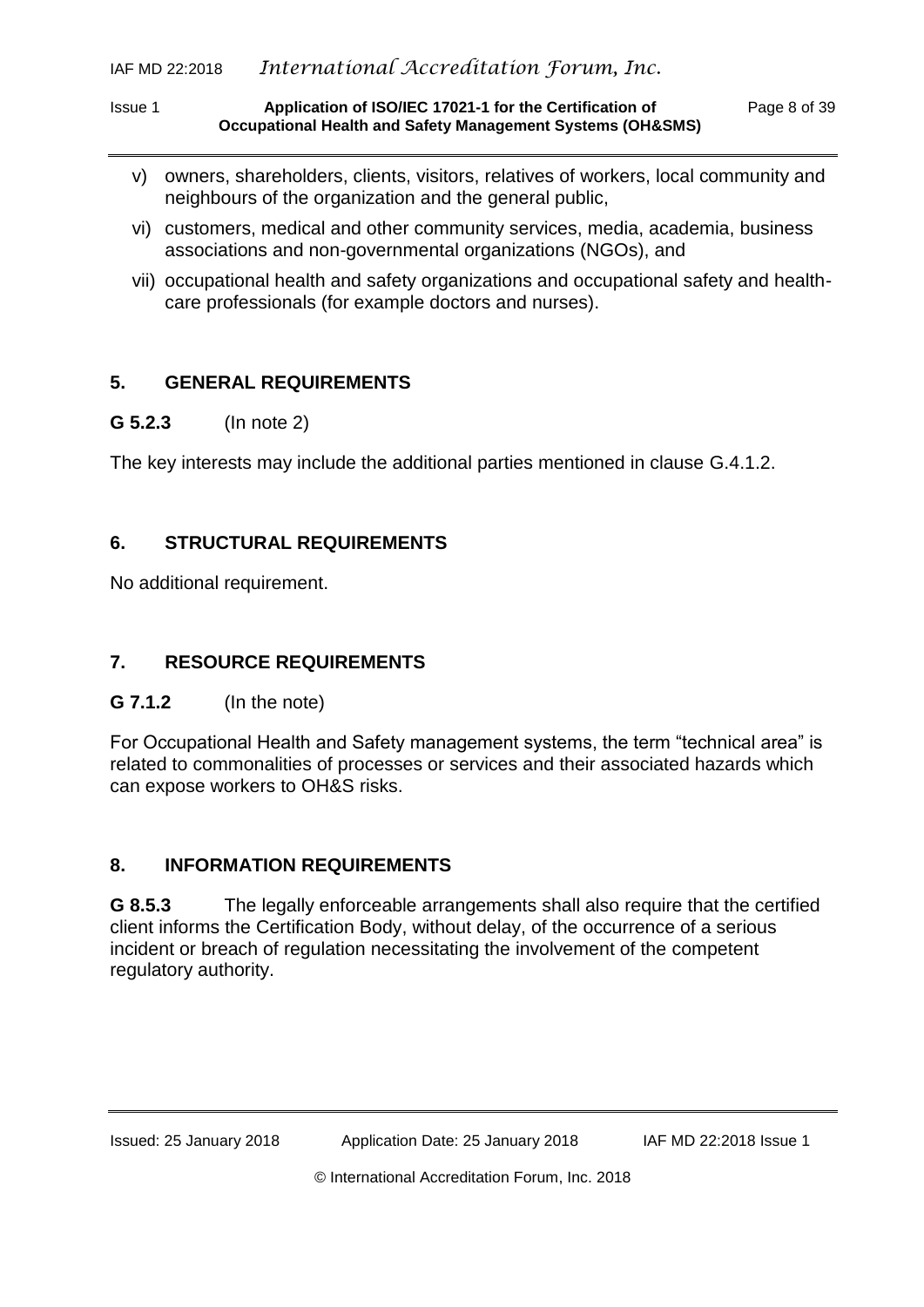Issue 1 **Application of ISO/IEC 17021-1 for the Certification of** Page 9 of 39 **Occupational Health and Safety Management Systems (OH&SMS)**

#### <span id="page-8-0"></span>**9. PROCESS REQUIREMENTS**

#### <span id="page-8-1"></span>**9.1 Pre-certification Activities**

**G 9.1.1** The information provided to the Certification Body by the authorized representative of the applicant organisation on its processes and activities shall also include the identification of the key hazards and OH&S risks associated with processes, the main hazardous materials used in the processes, and any relevant legal obligations coming from the applicable OH&S legislation.

The application shall contain details of personnel working on, as well as working away from the organisation's premises.

**G 9.1.4** The audit time of OH&SMS audits shall be determined in accordance with Appendix B of this document.

If the client provides services at another organisation's premises, the CAB shall verify that the client's OH&SMS covers these offsite activities (notwithstanding the OH&SMS obligations of the other organization). In determining the time to be spent for audit, the CAB shall consider to audit periodically any organization site where these employees work. Whether all sites shall be audited will depend on various factors such as OH&S risks associated with the activities therein performed, contract agreements, being certified by another accredited CAB, internal audit system, statistics on accidents and near misses. The justification for such decision shall be recorded.

**G 9.1.5** In the case of OH&SMS operated over multiple sites it is necessary to establish if sampling is permitted or not based on the evaluation of the level of OH&S risks associated to the nature of activities and processes carried out in each site included in the scope of certification. The rationale of such decisions, the calculation of the audit time and the frequency of visiting each site shall be consistent with the requirements of clause B.10 in Appendix B, and shall be documented for each client.

Where there are multiple sites not covering the same activities, processes and OH&S risks, sampling is not appropriate.

Although a site performs similar processes or manufactures similar products to other sites, the CAB shall take account of the differences between the operations of each site (technology, equipment, quantities of hazardous materials used and stored, working environment, premises etc.).

When sampling is permitted the CB shall ensure that the sample of sites to be audited is representative of processes, activities and OH&S risks that exist in the organization to be audited.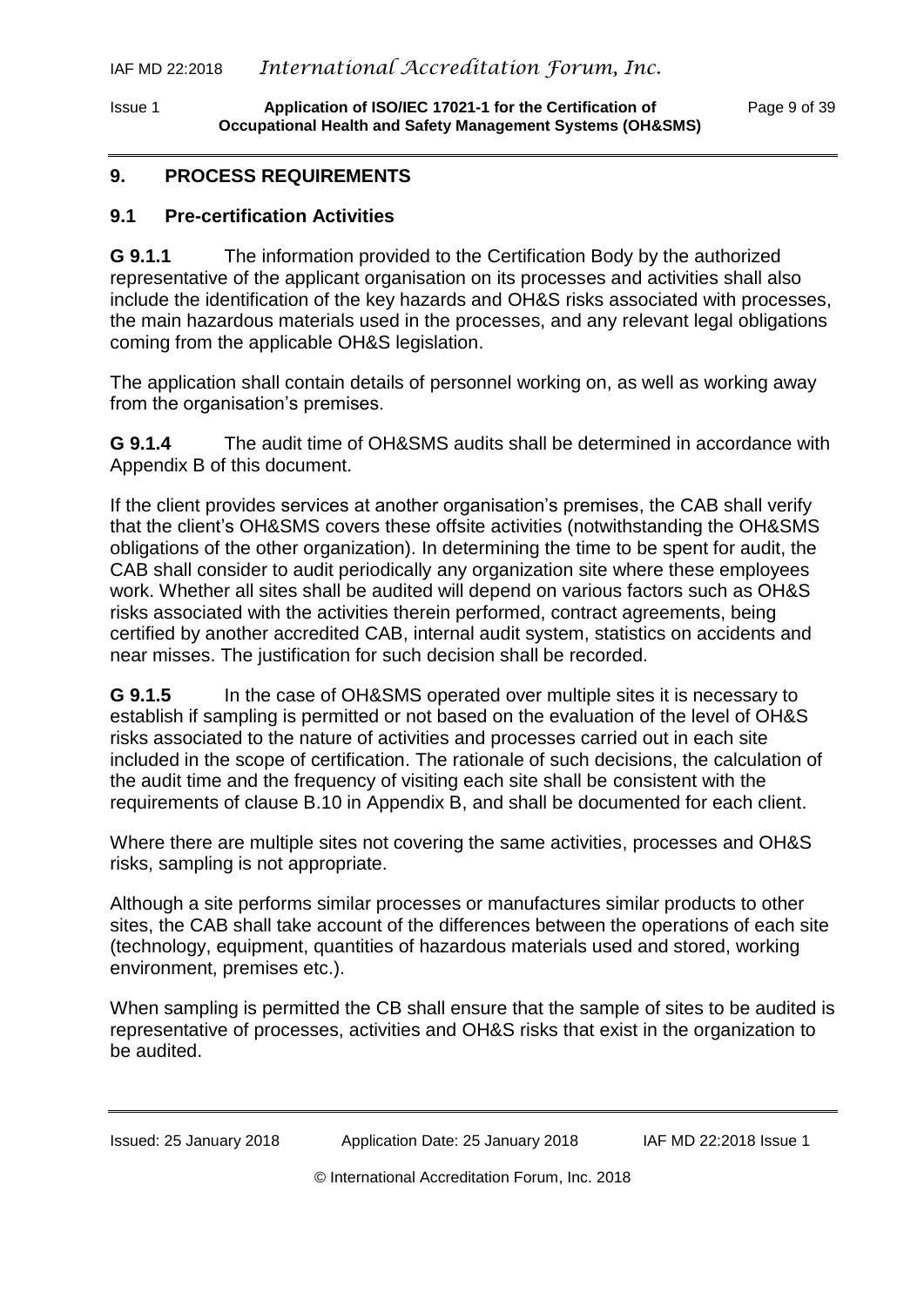#### Issue 1 **Application of ISO/IEC 17021-1 for the Certification of** Page 10 of 39 **Occupational Health and Safety Management Systems (OH&SMS)**

Temporary sites covered by the organization's OH&SMS are subject to audit on a sample basis to provide evidence of the operation and effectiveness of the management system (see clause B.9 of Appendix B).

## <span id="page-9-0"></span>**9.2 Planning Activities**

**G 9.2.1.2 b)** For the determination of the ability of the management system to ensure the client meets applicable statutory, regulatory and contractual requirements, the approach described in Appendix C shall be applied.

**G.9.2.1.3** The OH&SMS shall include activities, products and services within the organization's control or influence that can impact the organization's OH&SMS performance.

Temporary sites, for example, construction sites, shall be covered by the OH&SMS of the organization that has control of these sites, irrespective of where they are located.

#### <span id="page-9-1"></span>**9.3 Initial Certification**

No additional requirement.

#### <span id="page-9-2"></span>**9.4 Conducting Audits**

**G 9.4.4.2** The audit team shall interview the following personnel:

- i) the management with legal responsibility for Occupational Health and Safety,
- ii) employees' representative(s) with responsibility for Occupational Health and Safety,
- iii) personnel responsible for monitoring employees' health, for example, doctors and nurses. Justifications in case of interviews conducted remotely shall be recorded,
- iv) managers and permanent and temporary employees.

Other personnel that should be considered for interview are:

- i) managers and employees performing activities related to the prevention of Occupational Health and Safety risks, and
- ii) contractors' management and employees.

**G 9.4.5.3** The Certification Body shall have procedures detailing the actions to be taken in the event that it discovers a non-compliance with relevant regulatory requirements. These procedures shall include a requirement that any such noncompliances are immediately communicated to the organization being audited.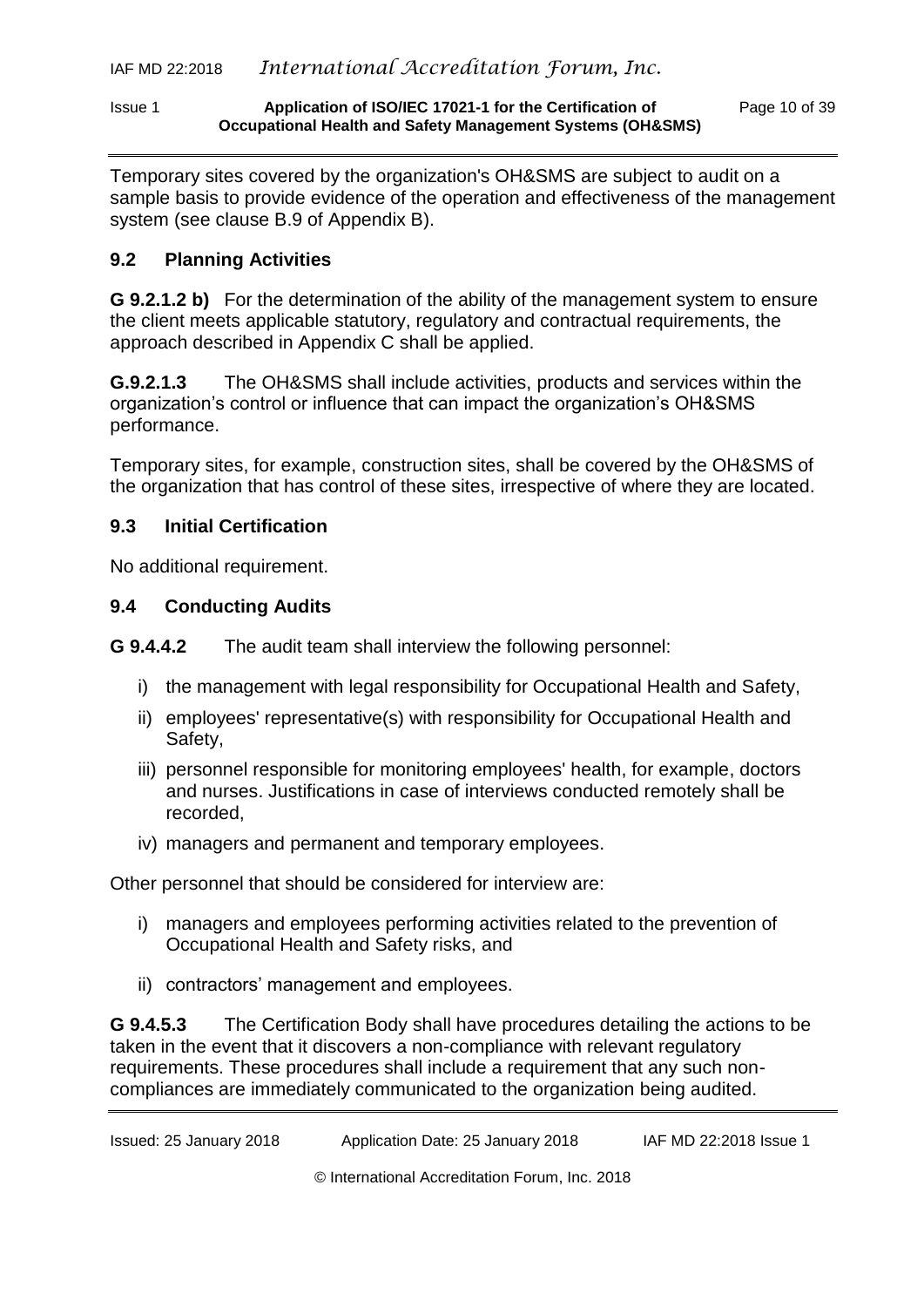Issue 1 **Application of ISO/IEC 17021-1 for the Certification of** Page 11 of 39 **Occupational Health and Safety Management Systems (OH&SMS)**

**G 9.4.7.1** The organization representative shall be requested to invite the management legally responsible for occupational health and safety, personnel responsible for monitoring employees' health and the employees' representative(s) with responsibility for occupational health and safety to attend the closing meeting. Justification in case of absence shall be recorded.

## <span id="page-10-0"></span>**9.5 Certification Decision**

No additional requirement.

# <span id="page-10-1"></span>**9.6 Maintaining Certification**

**G 9.6.4.2** Independently from the involvement of the competent regulatory authority, a special audit may be necessary in the event that the Certification Body becomes aware that there has been a serious incident related to occupational health and safety, for example, a serious accident, or a serious breach of regulation, in order to investigate if the management system has not been compromised and did function effectively. The Certification Body shall document the outcome of its investigation.

**G 9.6.5.2** Information on incidents such as a serious accident, or a serious breach of regulation necessitating the involvement of the competent regulatory authority, provided by the certified client (see G 8.5.3) or directly gathered by the audit team during the special audit, (G 9.6.4.2) shall provide grounds for the Certification Body to decide on the actions to be taken, including a suspension or withdrawal of the certification, in cases where it can be demonstrated that the system seriously failed to meet the OH&S certification requirements. Such requirements shall be part of the contractual agreements between the CAB and the organization.

# <span id="page-10-2"></span>**9.7 Appeals**

No additional requirement.

# <span id="page-10-3"></span>**9.8 Complaints**

No additional requirement.

## <span id="page-10-4"></span>**9.9 Client Records**

No additional requirement.

# <span id="page-10-5"></span>**10. MANAGEMENT SYSTEM REQUIREMENTS FOR CERTIFICATION BODIES**

No additional requirement.

Issued: 25 January 2018 Application Date: 25 January 2018 IAF MD 22:2018 Issue 1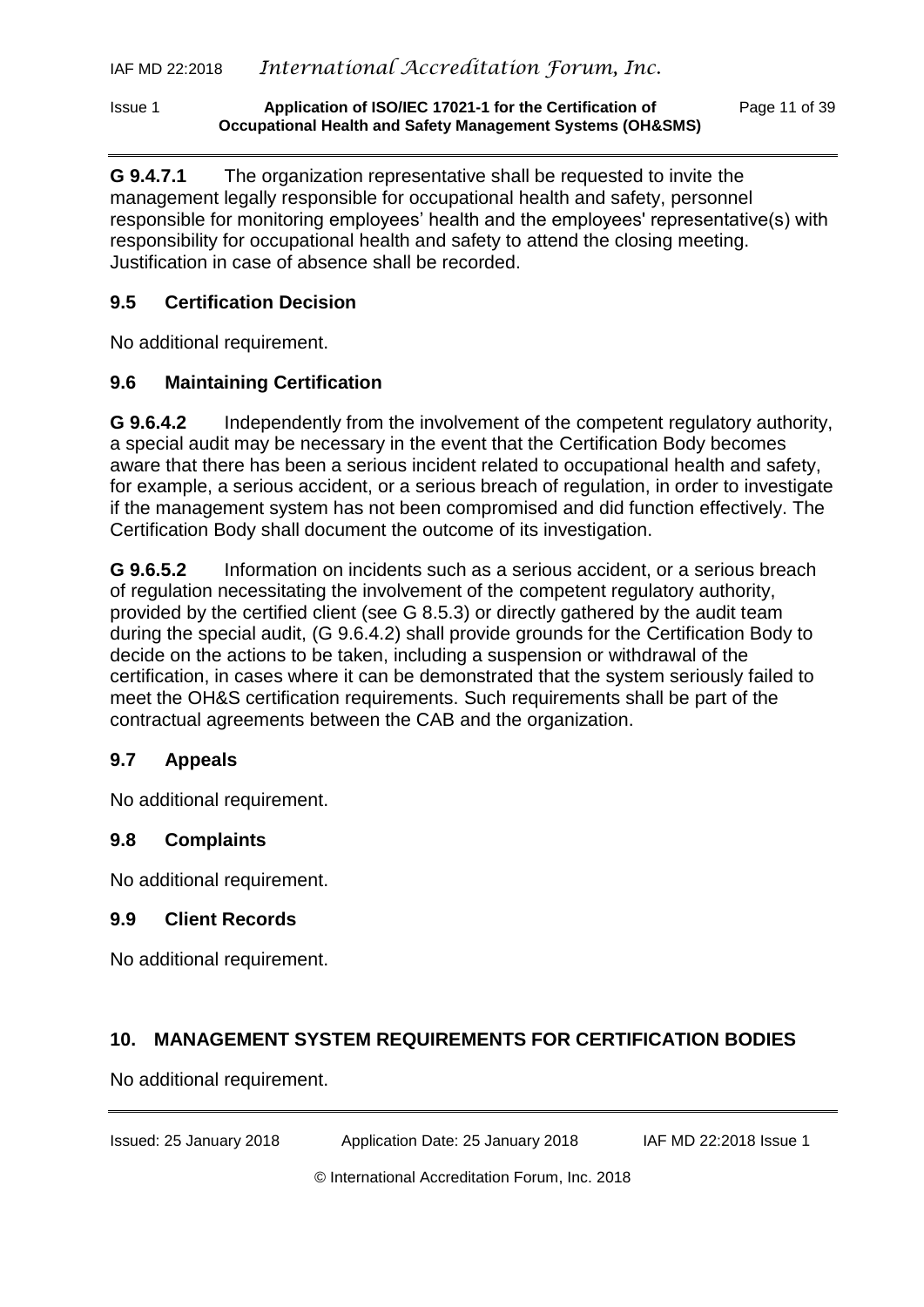Issue 1 **Application of ISO/IEC 17021-1 for the Certification of** Page 12 of 39 **Occupational Health and Safety Management Systems (OH&SMS)**

#### <span id="page-11-0"></span>**APPENDIX A (normative) - SPECIFIC KNOWLEDGE AND SKILLS FOR CERTIFICATION FUNCTIONS IN OH&SMS**

This is an Appendix to the mandatory Annex A of ISO/IEC 17021-1: 2015.

This Appendix will be superseded when the future ISO/IEC TS 17021-10 for OH&SMS comes into force.

The following clauses A.1.n refer to the criteria of knowledge and skills listed in the first column and specified under the letter X in the other columns of Table A.1, for each certification function. Such criteria are explained in more detail with reference to the text following the table referenced by the number in parenthesis.

**A.1.1** Knowledge of business management practices:

• no additional guidance to § A.2.1.

**A.1.2** Knowledge of audit principles, practices and techniques shall include ISO/IEC 17021-1:2015, guidance provided in this document:

• no additional guidance to § A.2.2 and A.3.1.

**A.1.3** Knowledge of specific management system standards/normative documents shall include, but not be limited to:

- OH&S terminology,
- OH&S legislation valid in countries where the Certification Body is conducting audits,
- applicable standards for OH&S management system certification (such as OHSAS 18001, upcoming ISO 45001 or other standards),
- methods for monitoring, measurement, analysis to evaluate the OH&S performance, and the conformance of the OH&S management system,
- surveys and other evaluation tools, and
- OH&S risk assessments methodologies and guidance.

The level of knowledge shall be sufficient to fulfil the different requirements specified in § A.2.3, A.3.2 and A.4.1 for each certification function.

**A.1.4** Knowledge of the Certification Body's processes: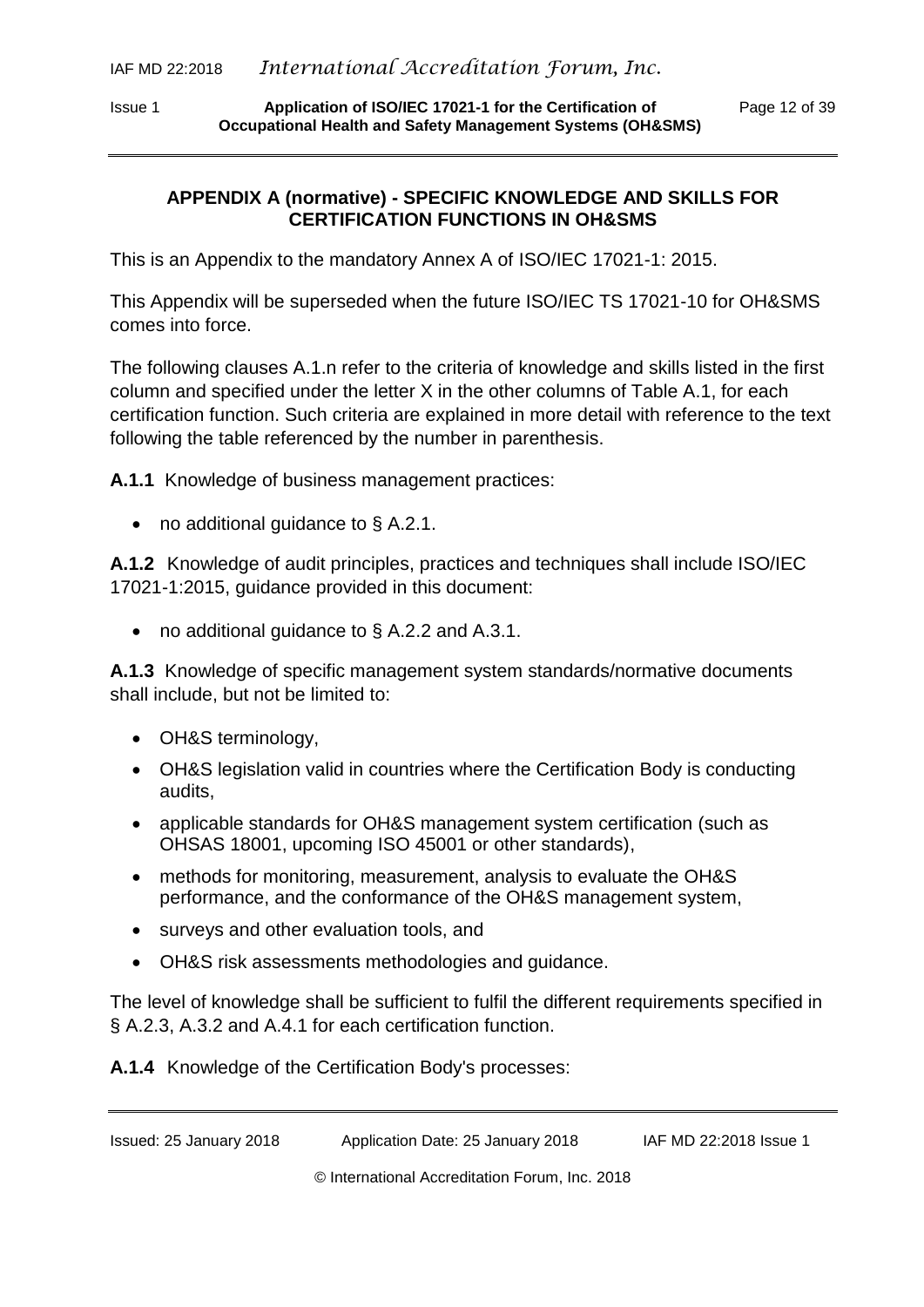## IAF MD 22:2018 *International Accreditation Forum, Inc.*

#### Issue 1 **Application of ISO/IEC 17021-1 for the Certification of** Page 13 of 39 **Occupational Health and Safety Management Systems (OH&SMS)**

• no additional guidance to § A.2.4, A.3.3 and A.4.2.

**A.1.5** Knowledge of client business sector shall include:

specific OH&S risks and controls relevant to the business sector.

The level of knowledge shall be sufficient to fulfil the different requirements specified in § A.2.5, A.3.4 and A.4.3 for each certification function.

**A.1.6** Knowledge of client products, processes and organization shall include:

- applicable country-specific OH&S laws and regulations, in each technical area of the organisation to be certified, and
- risks of accidents, incidents and occupational diseases (not exhaustive): physiological, psychological and social aspects; ergonomic aspects; chemical and biological factors; physical factors (e.g. vibration, noise, electricity, fire and explosion, exposure to radiation and magnetic fields); working environment (lighting, temperature, humidity); equipment, devices, machinery; and technical systems.

The level of knowledge shall be sufficient to fulfil the different requirements specified in § A.2.6 and A.4.4 for each certification function.

**A.1.7** Language skills appropriate to all levels within the client organization:

• no additional guidance to § A.2.7.

**A.1.8** Note-taking and report-writing skills:

• no additional guidance to § A.2.8.

**A.1.9** Presentation skills

- no additional guidance to § A.2.9.
- **A.1.10** Interviewing skills
	- no additional guidance to § A.2.10.

**A.1.11** Audit-management skills

• no additional guidance to § A.2.11.

Issued: 25 January 2018 Application Date: 25 January 2018 IAF MD 22:2018 Issue 1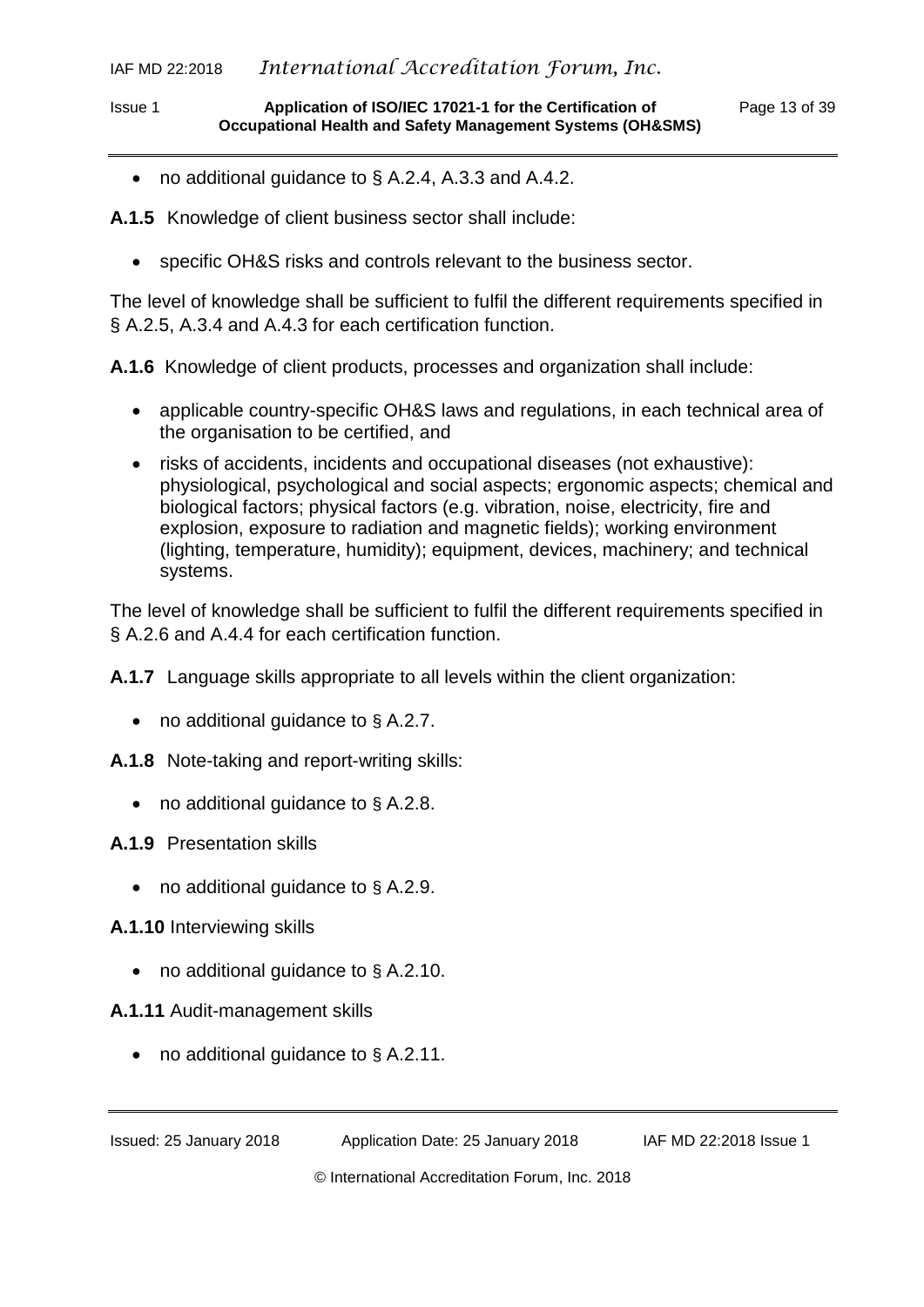Issue 1 **Application of ISO/IEC 17021-1 for the Certification of** Page 14 of 39 **Occupational Health and Safety Management Systems (OH&SMS)**

## <span id="page-13-0"></span>**APPENDIX B (normative) - DETERMINATION OF AUDIT TIME OF OCCUPATIONAL HEALTH AND SAFETY MANAGEMENT SYSTEMS**

This Appendix is mandatory for the consistent application of the relevant clauses of ISO/IEC 17021-1:2015 and the additional requirements of IAF-MD5:2015 for audits of occupational health and safety management systems.

In this Appendix, no clauses of ISO/IEC 17021-1:2015 are superseded.

IAF MD5 applies with the amendments herein detailed:

- all clauses herein amended incorporate all relevant existing requirements of the related clauses of IAF-MD5:2015, and
- all clauses not amended are not included in this Appendix unless needed to ensure a better understanding of the related amended clauses (e.g. clauses B.5 and B.6 referred by amended clause B.3.2).

## **B.1 DEFINITIONS**

## **B.1.9 Effective Number of Personnel**

The effective number of personnel consists of all personnel (permanent, temporary, and part-time) involved within the scope of certification including those working on each shift. When included within the scope of certification, it shall also include contractors/subcontractors personnel performing work or work-related activities that are under the control or influence of the organization, that can impact on the organization's OH&SMS performance.

# **B.1.12 Complexity category based on OH&S risk**

For OH&SMS, the provisions specified in this document are based on three primary complexity categories based on the nature, number and severity of the OH&S risks of an organization that fundamentally affect the audit time (See Table OH&SMS 2).

# **B.2 APPLICATION**

# **B.2.2 Audit Day(s)**

**B.2.2.1** Table OH&SMS 1 presents the average audit time of OH&SMS certification audits calculated in audit days on the basis of 8 hours per day. National adjustments on the number of days may be needed to comply with local legislation for travel, lunch breaks and working hours to achieve the same total number of days of auditing of Table OH&SMS 1.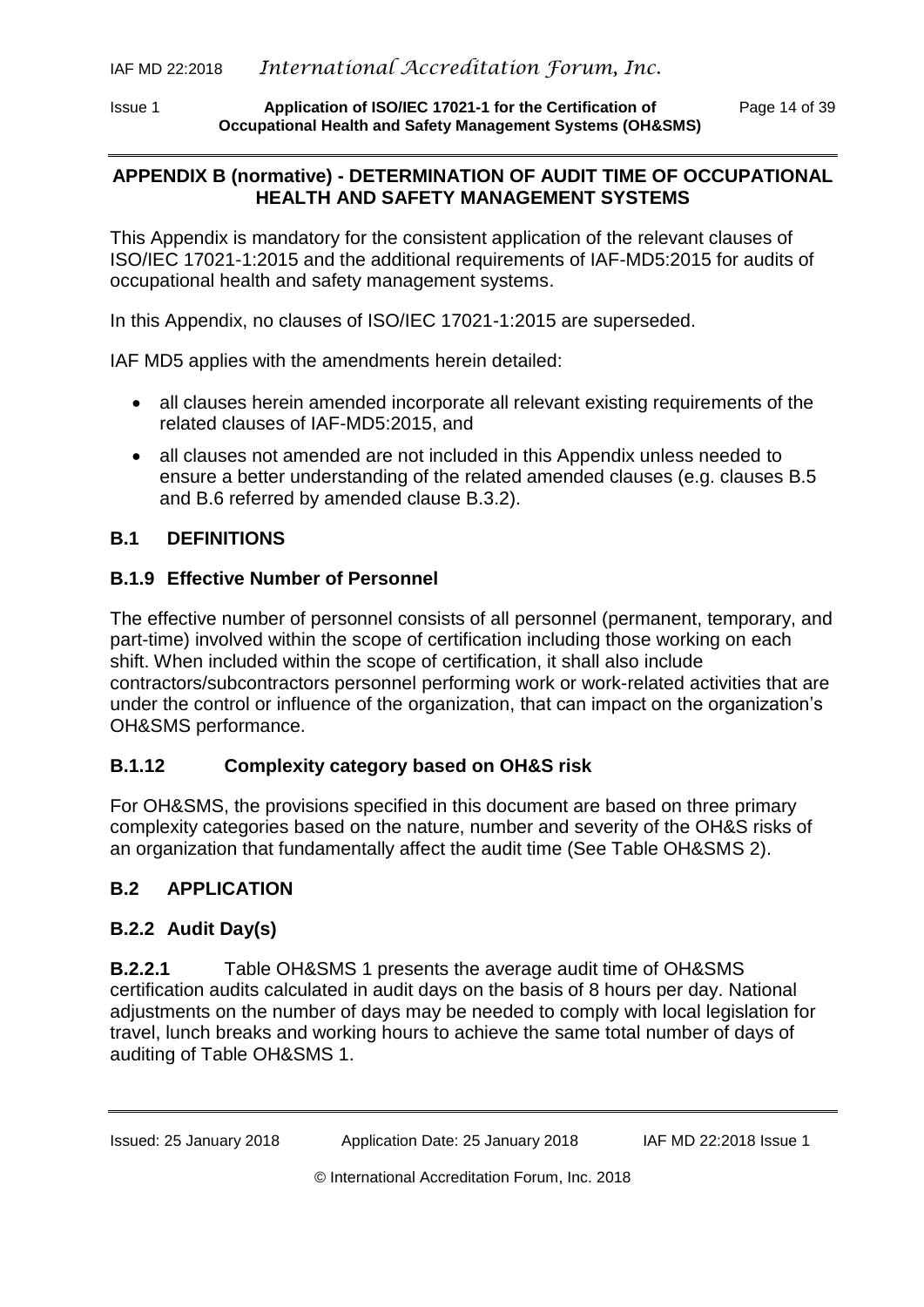Issue 1 **Application of ISO/IEC 17021-1 for the Certification of** Page 15 of 39 **Occupational Health and Safety Management Systems (OH&SMS)**

#### **B.2.3 Calculation of the Effective Number of Personnel**

**B.2.3.1** The effective number of personnel as defined above is used as a basis for the calculation of audit time for OH&SMS. Considerations for determining the effective number of employees include part-time personnel, those working on shifts, administrative and all categories of office staff, and similar or repetitive processes (see B.2.3.4). "In case of seasonal operations (e.g. harvesting activities, holiday villages and hotels, etc,) the calculation of the effective number of personnel shall be based on the personnel typically present in peak season operations." Reductions due to employment of large numbers of unskilled personnel shall not be made without consideration of the associated risk (see B.2.3.6).

#### **B.2.3.4 Similar or repetitive processes within scope**

- a) When a high percentage of personnel perform certain activities/positions that are considered similar or identical because they expose personnel to similar OH&S risks (e.g. cleaners, security, sales, call centres, etc.) a reduction in the number of personnel which is coherent and consistently applied on a company to company basis within the scope of certification may be permitted.
- b) For groups of workers performing repetitive jobs which can reduce attention, and raise the associated level of OH&S risk (e.g. mounting, assembling, packaging, sorting, etc.), the methods incorporated for possible reductions shall be documented to include the assessment of the OH&S risk of any activities/positions of workers.

## **B.2.3.5 Shift work employees**

The CAB shall determine the timing of the audit which will best assess the effective implementation of the OH&SMS for the full scope of the client activities, including the need to audit outside normal working hours and various shift patterns. This shall be agreed with the client.

The CAB should ensure that any variation in audit time does not compromise the effectiveness of audits (see also clause B 3.7).

## **B.2.3.6 Temporary unskilled personnel**

This issue normally only applies in countries with a low level of technology where temporary unskilled personnel may be employed in considerable numbers to replace automated processes. Under these circumstances, a reduction in effective personnel may be made for other certification schemes (QMS, EMS). This reduction is in principle to be regarded as not applicable to OH&SMS since the employment of temporary unskilled personnel can be a source of OH&S risks. If, in exceptional cases, a reduction is made the justification for doing so shall be recorded and made available to the AB at assessment.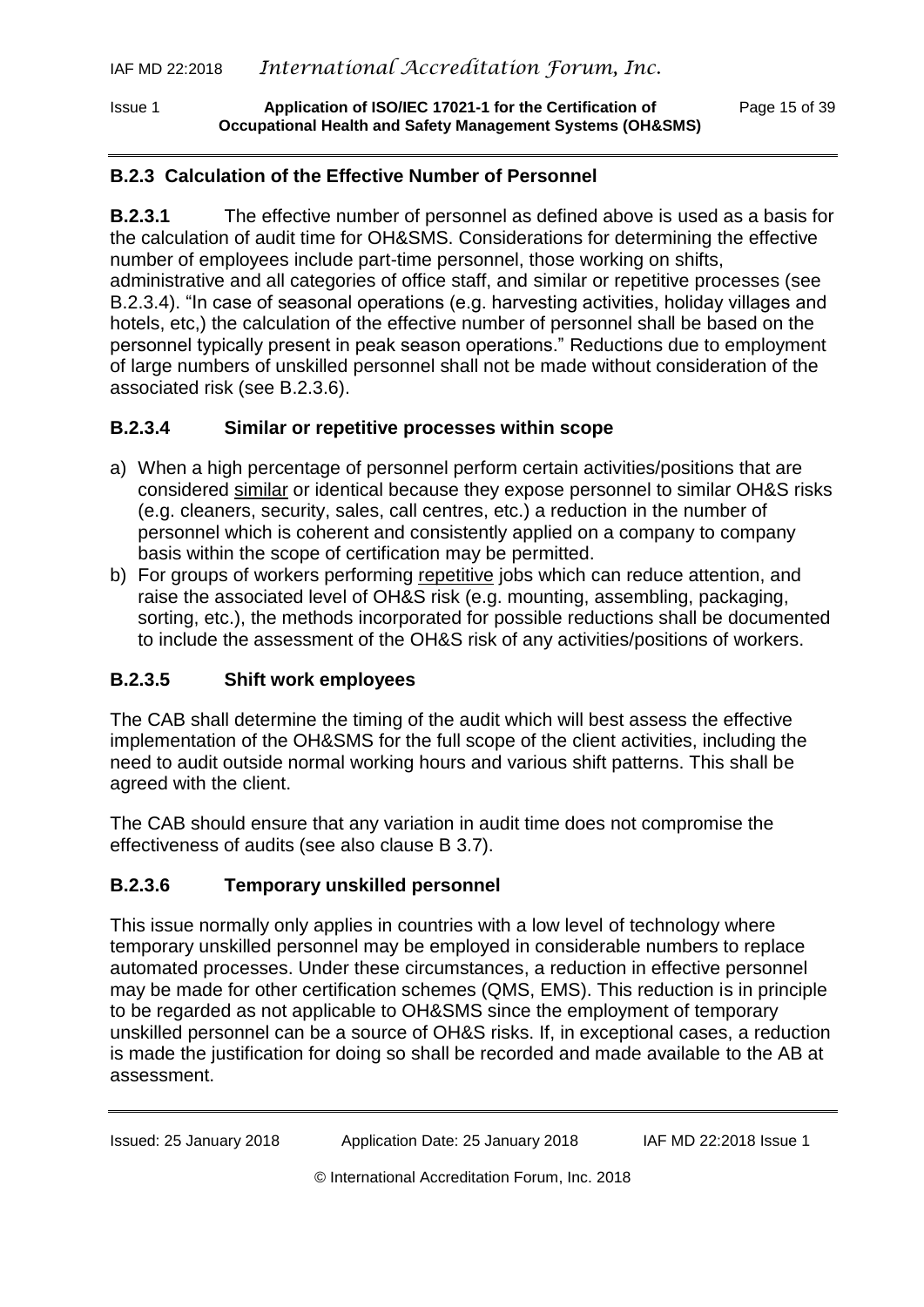Issue 1 **Application of ISO/IEC 17021-1 for the Certification of** Page 16 of 39 **Occupational Health and Safety Management Systems (OH&SMS)**

#### **B.3 METHODOLOGY FOR DETERMINING AUDIT TIME OF OH&SMS**

**B.3.1** The methodology used as a basis for the calculation of audit time of OH&SMS for an initial audit (Stage 1 + Stage 2) involves the understanding of tables of Annex C of Appendix B. Annex C is based upon the effective number of personnel (see Clause B.2.3 for guidance on the calculation of the effective number of personnel) and the category of OH&S risk associated with the business sector of the organization and does not provide a minimum or maximum audit time. Table OH&SMS 2 shows the linkage between business sectors and OH&S complexity categories based on OH&S risks.

*Note: Normal practice is that time spent for Stage 2 exceeds time spent for Stage 1.*

**B.3.2** Using a suitable multiplier, the same table and figure may be used as the base for calculating audit time for surveillance audits (Clause B.5) and recertification audits (clause B.6).

**B.3.3** The CAB shall have processes that provide for the allocation of adequate time for auditing of relevant processes of the client. Experience has shown that apart from the number of personnel, the time required to carry out an effective audit depends upon other factors for OH&SMS. These factors are explored in more depth in clause B.8.

**B.3.4** This mandatory document lists the provisions which should be considered when establishing the amount of time needed to perform an audit. This and other factors need to be examined during the CAB's application review process, and after Stage 1 and throughout the certification cycle and at recertification for their potential impact on the determination of the audit time regardless of the type of audit. Therefore the relevant tables OH&SMS 1 and OH&SMS 2 which demonstrate the relationship between effective number of personnel and OH&S risk categories cannot be used in isolation. These tables provide the framework for further audit planning and for making adjustments to audit time for all types of audits.

**B.3.6** For an OH&SMS audit it is appropriate to base audit time on the effective number of personnel of the organization and nature, number and severity of the OH&S risks of the typical organization in that industry sector. Tables OH&SM 1 and OH&SM 2 provide a framework for the process that should be used for planning. The audit time of management systems should then be adjusted based on any significant factors that uniquely apply to the organization to be audited.

**B.3.7** The starting point for determining audit time of OH&SMSs shall be identified based on the effective number of personnel, then adjusted for the significant factors applying to the client to be audited, and attributing to each factor an additive or subtractive weighting to modify the base figure. In every situation, the basis for the establishment of audit time of OH&SMSs, including adjustments made, shall be recorded. The CAB should ensure that any variation in audit time does not compromise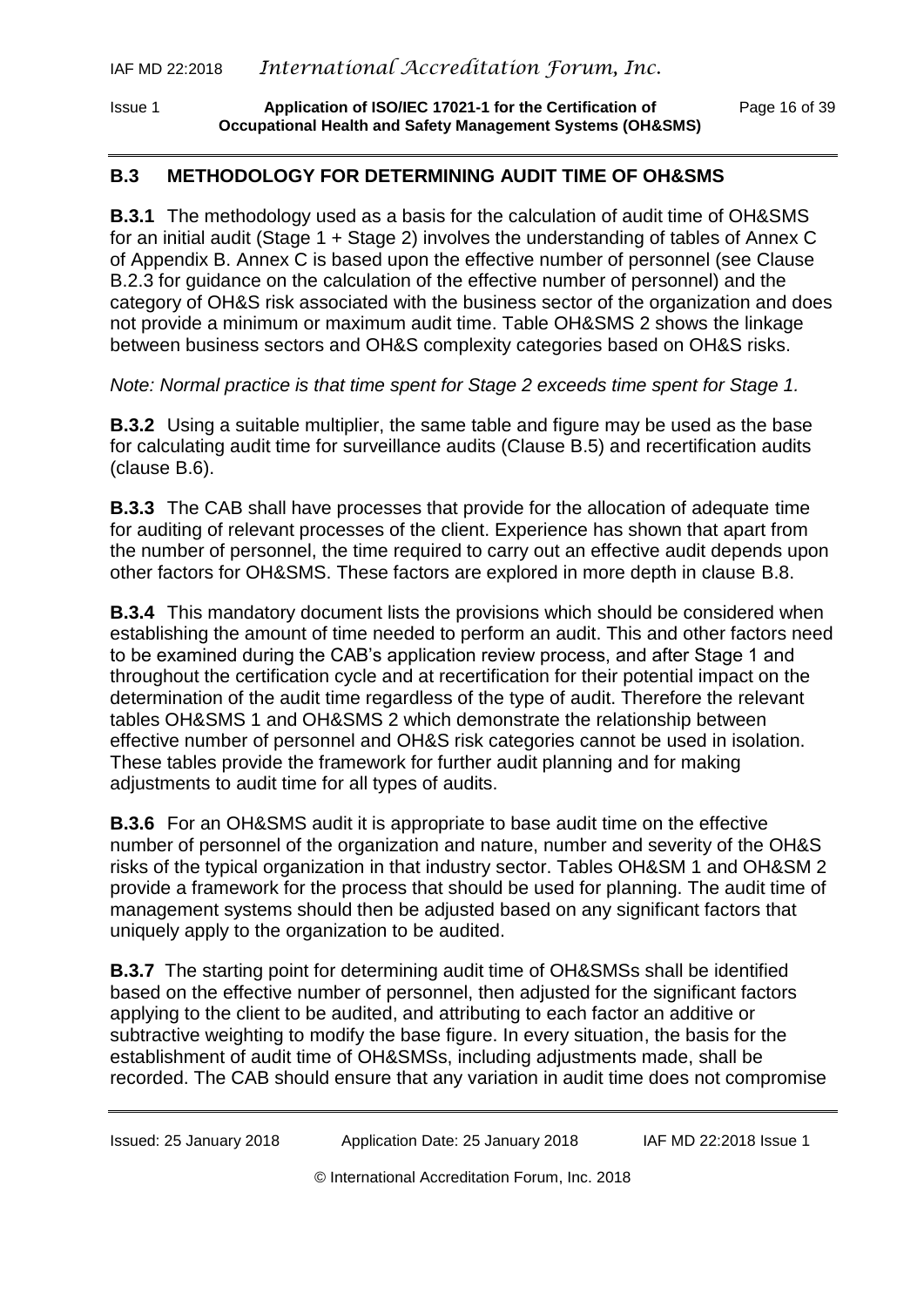Issue 1 **Application of ISO/IEC 17021-1 for the Certification of** Page 17 of 39 **Occupational Health and Safety Management Systems (OH&SMS)**

the effectiveness of audits. Where product or service realization processes operate on a shift basis, the extent of auditing of each shift by the CAB depends on the processes done on each shift, taking into consideration the associated OH&S risks, and the level of control of each shift that is demonstrated by the client. To audit effective implementation, at least one of the shifts inside and one outside of regular office hours shall be audited during the first cycle of certification. During surveillance audits of the subsequent cycles, the CB may decide not to audit the second shift based on the recognised maturity of the organization's OH&SMS. Adjustments for delaying the starting time of audit are recommended whenever possible, in order to cover both shifts within the 8 hours audit time. The justification for not auditing the other shifts shall be documented taking into account the risk for not doing so.

**B.3.8** The audit time of OH&SMSs determined using the tables of this Appendix shall not include the time of "auditors-in-training", observers or the time of technical experts.

**B.3.9** The reduction audit time of OH&SMSs shall not exceed 30% of the times established from Table OH&SMS 1.

# **B.4 INITIAL OH&SMS CERTIFICATION AUDITS (STAGE 1 PLUS STAGE 2)**

**B.4.2** Table OH&SMS 1 provides a starting point for estimating the time of an initial audit (Stage 1 + Stage 2) for OH&SMS.

**B.4.5** Certification audits may include remote auditing techniques such as interactive web-based collaboration; web meetings, teleconferences and/or electronic verification of the client's processes. These remote activities, which shall be limited to reviewing documents/records and to interviewing staff and workers, shall be identified in the audit plan. The time spent on these activities may be considered as contributing to the total duration of management systems audits. If the CAB plans an audit for which the remote auditing activities represent more than 30% of the planned on-site duration of management systems audits, the CAB shall justify the audit plan and maintain the records of this justification, which shall be available to an Accreditation Body for review (see IAF MD4). Activities and OH&S risk controls cannot be remotely witnessed this way.

*Note 1: Duration of management system audits refers to the duration of management system audits allocated for individual sites. Electronic audits of virtual or remote sites are considered to be remote audits, even if the electronic audit is physically carried out on the client organization's location (physical or virtual).*

*Note 2: Regardless of the remote auditing techniques used, the client organization shall be physically visited at least annually where such a physical location exists.*

*Note 3: It is unlikely that a Stage 2 audit will take less than one (1) audit day.*

| Issued: 25 January 2018 | Application Date: 25 January 2018 | IAF MD 22:2018 Issue 1 |
|-------------------------|-----------------------------------|------------------------|
|-------------------------|-----------------------------------|------------------------|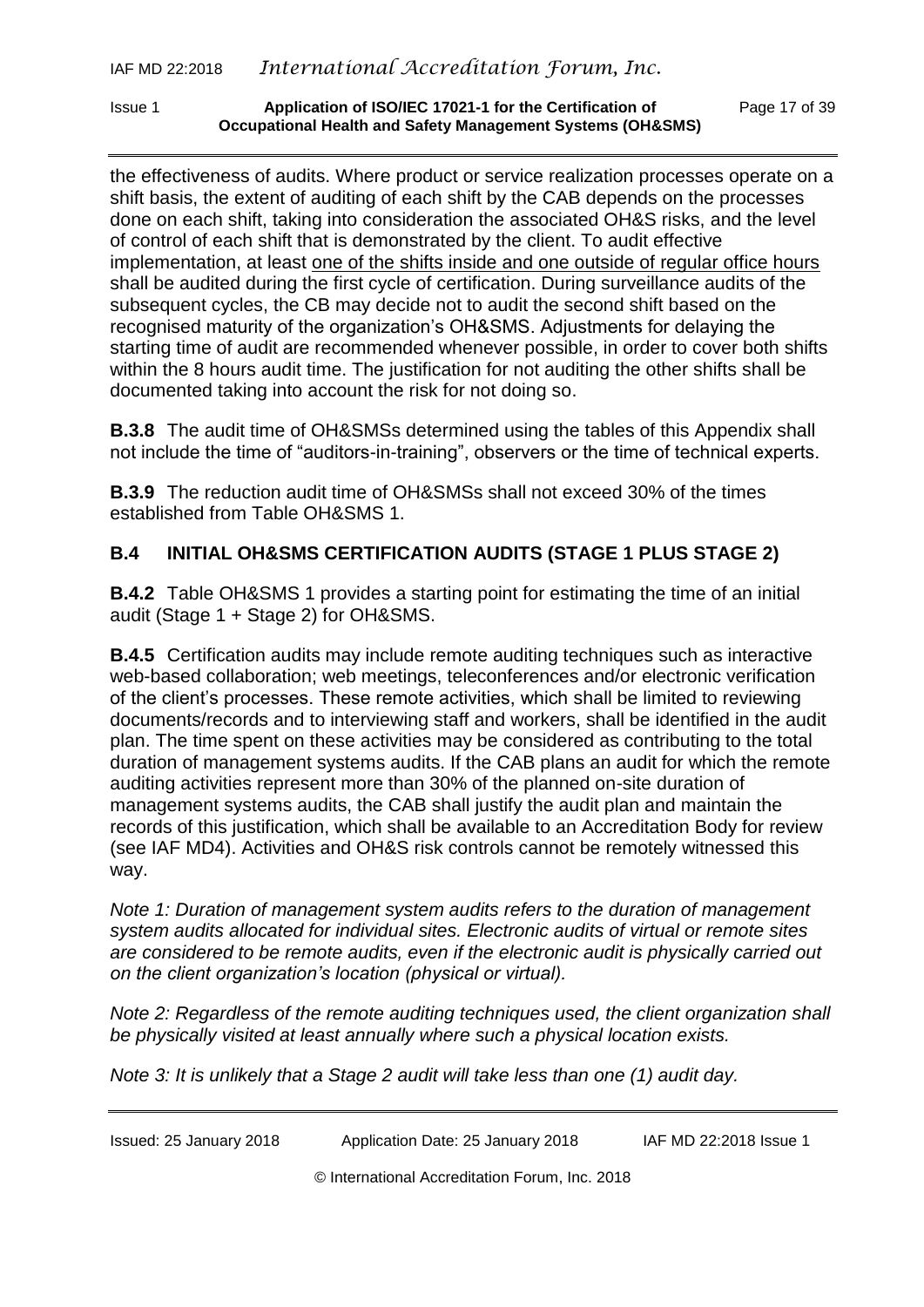Issue 1 **Application of ISO/IEC 17021-1 for the Certification of** Page 18 of 39 **Occupational Health and Safety Management Systems (OH&SMS)**

#### **B.5 SURVEILLANCE**

During the initial three year certification cycle, audit time for surveillance audits for a given organization should be proportional to the audit time spent on the initial certification audit (Stage 1 + Stage 2), with the total amount of time spent annually on surveillance being about 1/3 of the audit time spent on the initial certification audit. The CAB shall obtain an update of client data related to its management system as part of each surveillance audit. The planned audit time of a surveillance audit shall be reviewed at least at every surveillance and recertification audit to take into account changes in the organization, system maturity, etc. The evidence of review including any adjustments to the audit time of management systems audits shall be recorded.

*Note: It is unlikely that a surveillance audit will take less than one (1) audit day.*

## **B.6 RECERTIFICATION**

The audit time for the recertification audit should be calculated on the basis of the updated information of the client and is normally approximately 2/3 of the audit time that would be required for an initial certification audit (Stage 1 + Stage 2) of the organization if such an initial audit were to be carried out at the time of recertification (i.e. not 2/3 of the original time spent on the initial audit). The audit time of management systems shall take account of the outcome of the review of system performance (ISO/IEC 17021-1). The review of system performance does not itself form part of the audit time for recertification audits.

*Note: It is unlikely that a recertification audit will take less than one (1) audit day.*

## **B.7 INDIVIDUALIZED SECOND AND SUBSEQUENT CERTIFICATION CYCLES**

Not applicable for OH&SMS.

## **B.8 FACTORS FOR ADJUSTMENTS OF AUDIT TIME OF OH&SMS**

- **B.8.1** The additional factors that shall be considered include but are not limited to:
	- i) Increase in audit time of OH&SMS:
		- a. complicated logistics involving more than one building or location where work is carried out. e.g., a separate Design Centre shall be audited,
		- b. staff speaking in more than one language (requiring interpreter(s) or preventing individual auditors from working independently),
		- c. very large site for the number of personnel (e.g., a forest),

Issued: 25 January 2018 Application Date: 25 January 2018 IAF MD 22:2018 Issue 1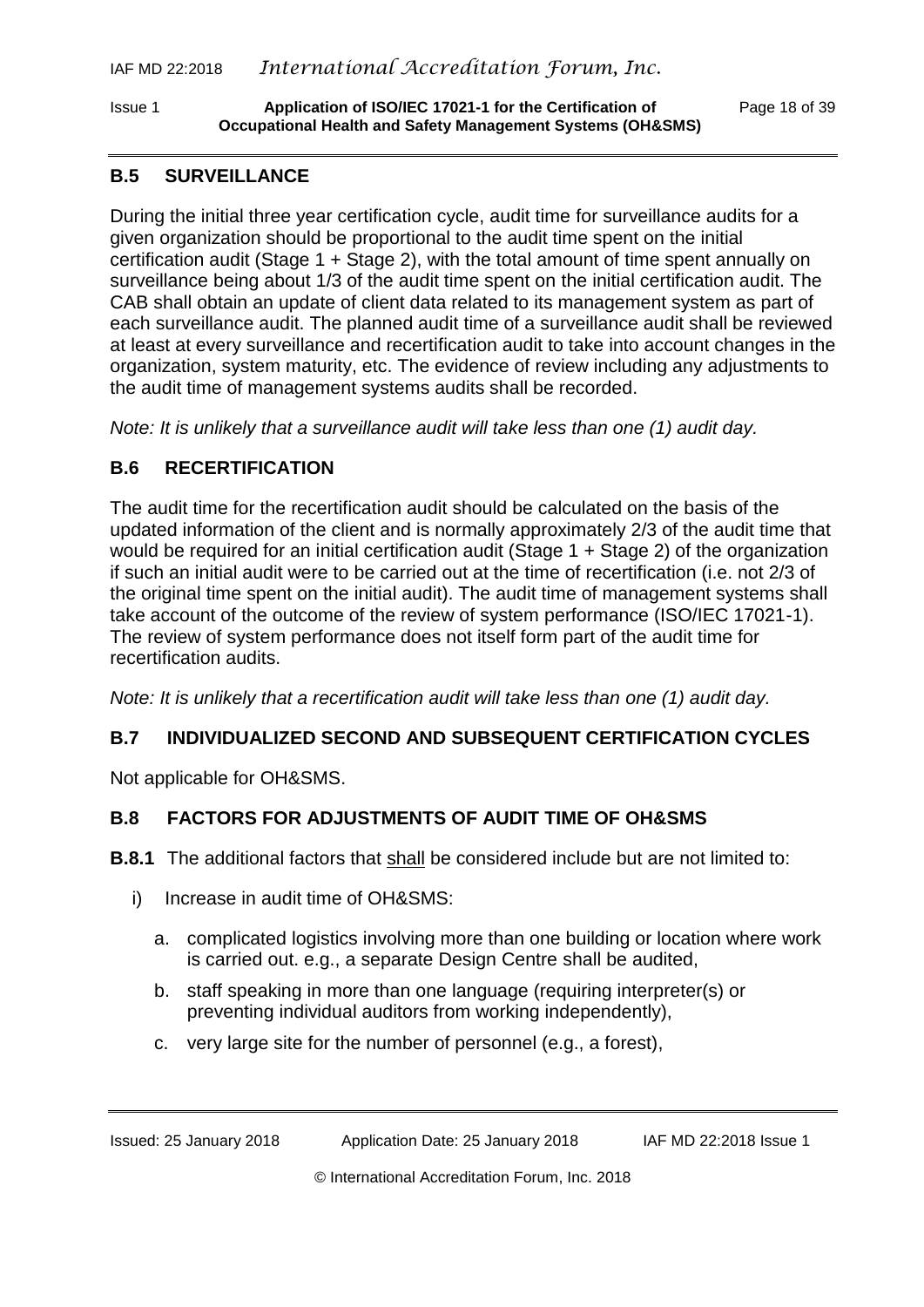#### Issue 1 **Application of ISO/IEC 17021-1 for the Certification of** Page 19 of 39 **Occupational Health and Safety Management Systems (OH&SMS)**

- d. high degree of regulation (e.g. aerospace, nuclear power, refinery and chemical industry, fishing vessels, mining, food, drugs, etc.),
- e. system covers highly complex processes or relatively high number of unique activities,
- f. activities that require visiting temporary sites to confirm the activities of the permanent site(s) whose management system is subject to certification,
- g. views of interested parties,
- h. rate of accidents and occupational diseases higher than average for the business sector,
- i. if the members of the public are present on the organization's site (e.g. hospitals, schools, airports, ports, train stations, public transport),
- j. the organization is facing legal proceedings related to OH&S (depending on the severity and impact of risk involved),
- k. the temporary large presence of many (sub)contractors companies and their employees causing an increase in complexity or OH&S risks (e.g. periodical shutdowns or turnaround of refineries, chemical plants, steel manufacturing plants and other large industrial complexes),
- l. Where dangerous substances are present in quantities exposing the plant to the risk of major industrial accidents, in accordance with the applicable national regulations, and/or risk assessment documentation,
- m. organization with sites included in the scope in other countries than the mother site country (if legislation and language are not well known).
- ii) Decrease in audit time of OH&SMS:
	- a. maturity of the management system,
	- b. prior knowledge of the client organisation's management system (e.g. already certified in another voluntary OH&SMS scheme by the same CAB),
	- c. client preparedness for OH&S certification (e.g. already subject to periodical audits by the National Authority for a mandatory governmental OH&SMS scheme),
	- d. very small site for number of personnel (e.g. office complex only).

All attributes of the client's system, processes, and products/services should be considered and a fair adjustment made for those factors that could justify more or less auditor time for an effective audit. Additive factors may be off-set by subtractive factors.

Any decision taken in relation to the requirements of this clause shall be recorded.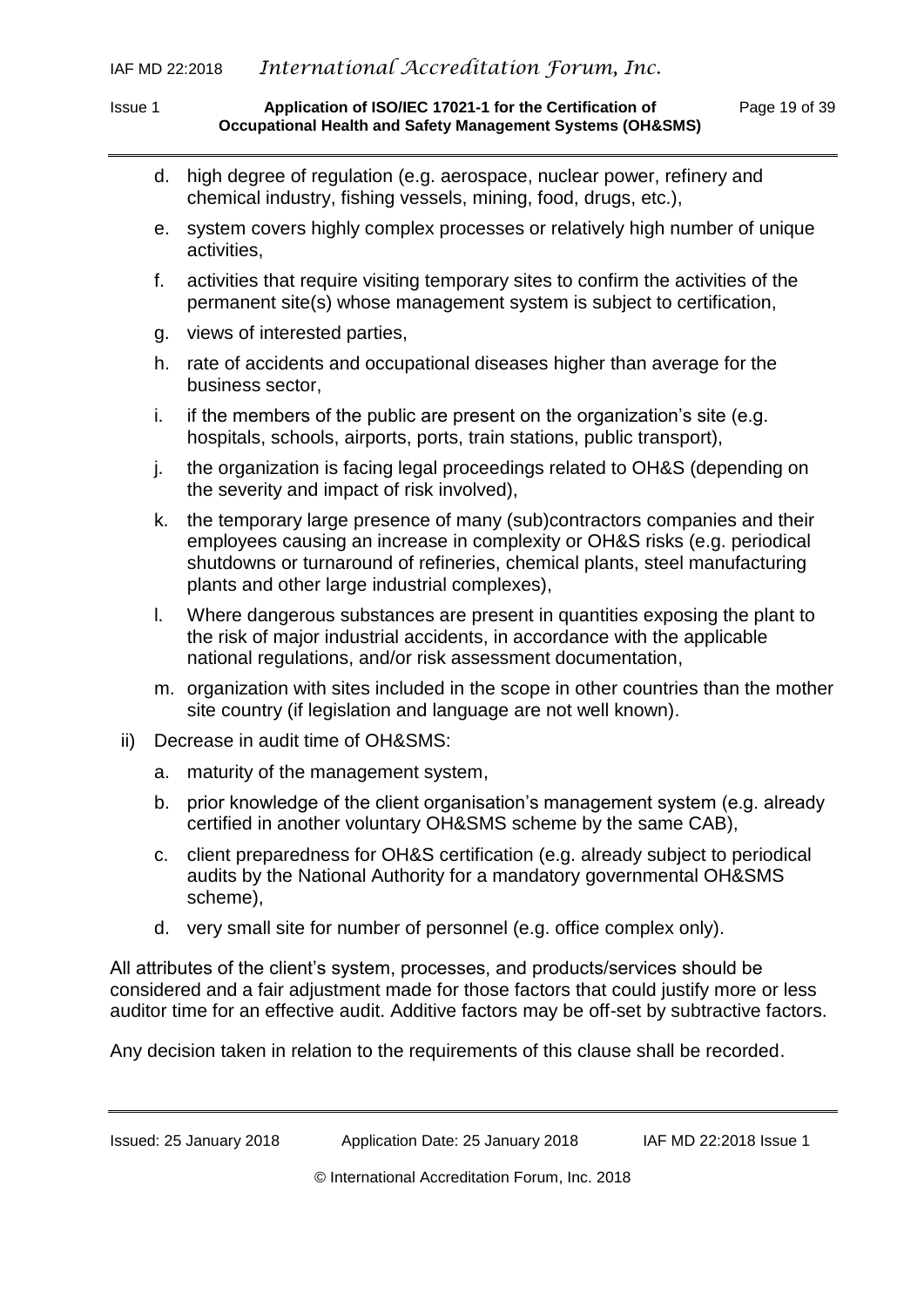#### Issue 1 **Application of ISO/IEC 17021-1 for the Certification of** Page 20 of 39 **Occupational Health and Safety Management Systems (OH&SMS)**

*Note 1: Subtractive factors may be used once only for each calculation for each client organization.*

*Note 2: Additional factors to consider when calculating the audit time of integrated management systems are addressed in IAF MD 11.*

# **B.9 TEMPORARY SITES**

**B.9.2** Temporary sites could range from major project management sites to minor service/installation sites. The need to visit such sites and the extent of sampling shall be based on an evaluation of the risks of failure of the OH&SMS to control OH&S risks associated with the client's operations. Sites included in sampling should represent the client's scope of certification, sizes and types of activities and processes, type of hazards involved and associated OH&S risks, and stages of projects in progress.

**B.9.3** Typically on-site audits of temporary sites would be performed. However, the following methods could be considered as alternatives to replace only those parts of onsite audits not related to witness the operational control and other OH&SMS activities:

- i) interviews or progress meetings with the client and/or its customers in person or teleconference,
- ii) document review of temporary site activities,
- iii) remote access to electronic site(s) that contain records or other information that is relevant to the assessment of the OH&SMS and the temporary site(s),
- iv) use of video and teleconference and other technology that enable effective auditing to be conducted remotely.

## **B.10 AUDIT TIME OF A MULTI-SITE OH&SMS**

**B.10.1** In the case of an OH&SMS system operated over multiple sites the CAB shall establish if site sampling is permitted or not, based on the evaluation of the level of OH&S risks associated with the activities and processes carried out in each site included in the scope of certification. Records of such evaluations and rationale of decisions taken shall be made available to the AB at assessment.

**B.10.2** The requirements for OH&SMS multiple site certification, both when sampling is permitted and when sampling is not permitted, are covered in more detail by the different scenarios provided in the new IAF MD 1 document for auditing and certification of a management system managed by a multi-site organization, in which all references to IAF MD5 requirements shall be understood as amended by this Appendix B.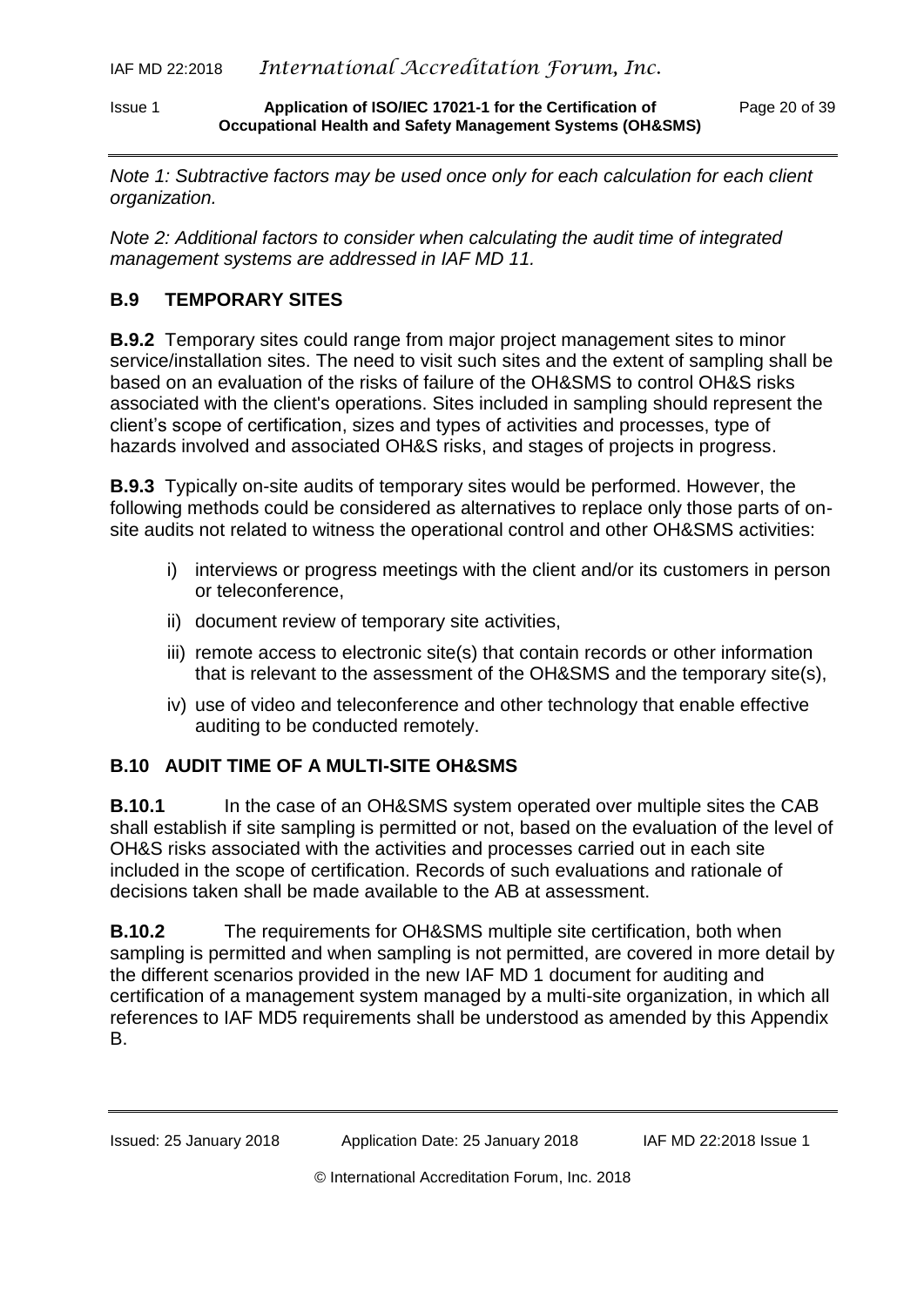#### Issue 1 **Application of ISO/IEC 17021-1 for the Certification of** Page 21 of 39 **Occupational Health and Safety Management Systems (OH&SMS)**

Until its coming into force, the respective requirements of IAF MD 1:2007 and MD 19:2016 continue to apply.

The proportion of the total time spent on each site shall take into account situations where certain management system processes are not relevant to the site.

**B.10.3** Combined with clause B.10.2

## **B.11 CONTROL OF EXTERNALLY PROVIDED FUNCTIONS OR PROCESSES (OUTSOURCING)**

**B.11.1** If an organization outsources part of its functions or processes, it is the responsibility of the CAB to obtain evidence that the organization has effectively determined the type and extent of controls to be applied in order to ensure that the externally provided functions or processes do not adversely affect the effectiveness of the OH&SMS, including the organization's ability to control its OH&S risks and commitments to comply with legal requirements.

**B.11.2** The CAB will audit and evaluate the effectiveness of the organization's OH&SMS in managing any supplied activity and the risk this poses to OH&S performance of its own activities and processes and conformity requirements. This may include gathering feedback on the level of effectiveness from suppliers, based:

- on the criteria applied by the organization for the evaluation, selection, monitoring of performance and re-evaluation of these external providers based on their ability to provide functions or processes in accordance with specified requirements, in compliance with the legal requirements, and
- on the risk that the external providers can adversely affect the organization's ability to control its own OH&S risks.

**B.11.3** Even if auditing the complete provider's management system is not required, the CAB shall consider those processes or functions included within the scope of the organization's OH&SMS, which have been outsourced to external providers to plan and accomplish an effective audit.

**B.11.4**. The CAB should be able to establish this during the preparation of the certification programme and further verify it during the initial audit, and before every surveillance and recertification audit.

## **Annex A - Quality Management Systems**

Not applicable.

Issued: 25 January 2018 Application Date: 25 January 2018 IAF MD 22:2018 Issue 1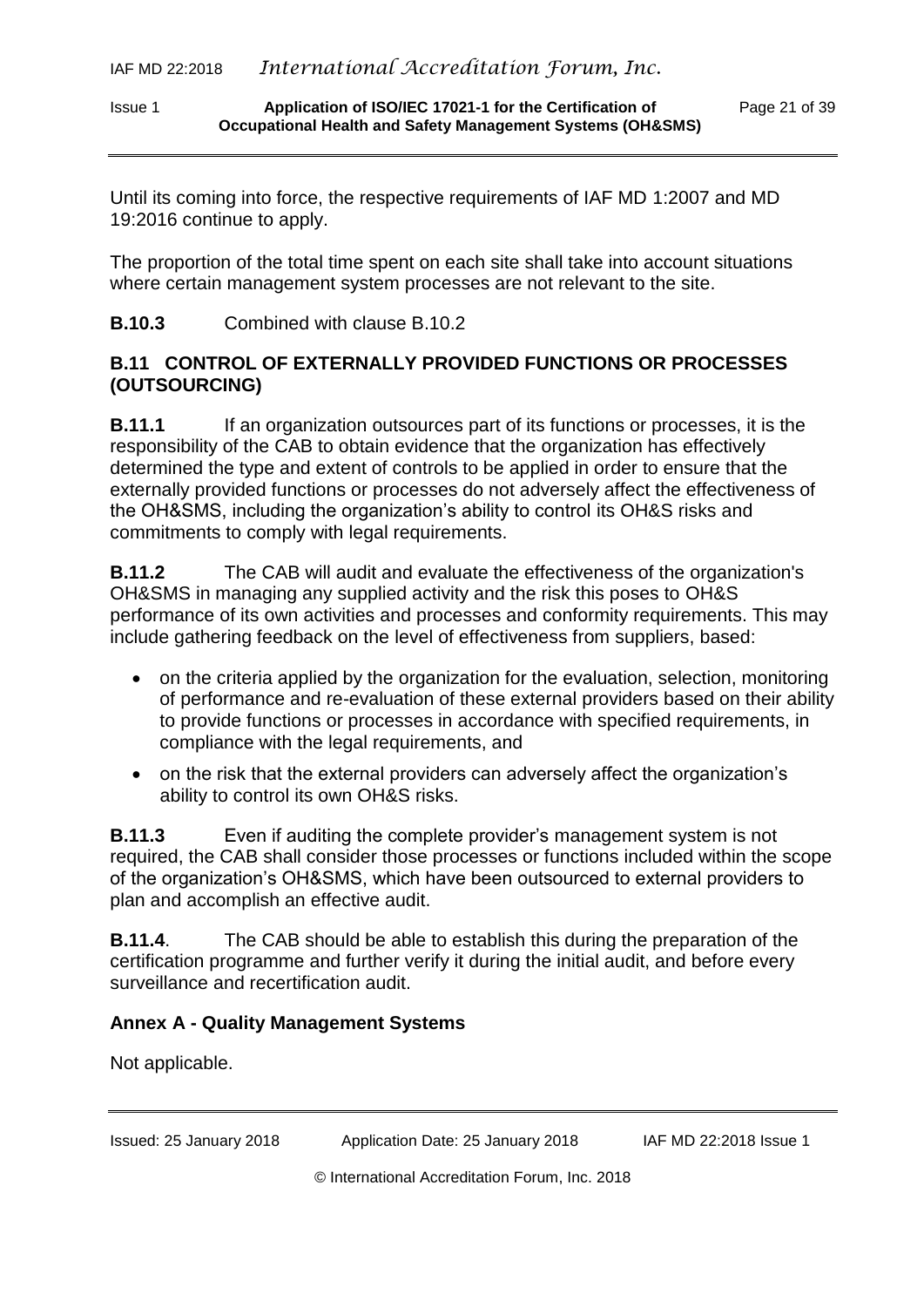Issue 1 **Application of ISO/IEC 17021-1 for the Certification of** Page 22 of 39 **Occupational Health and Safety Management Systems (OH&SMS)**

## **Annex B - Environmental Management Systems**

Not applicable.

Issued: 25 January 2018 Application Date: 25 January 2018 **IAF MD 22:2018 Issue 1**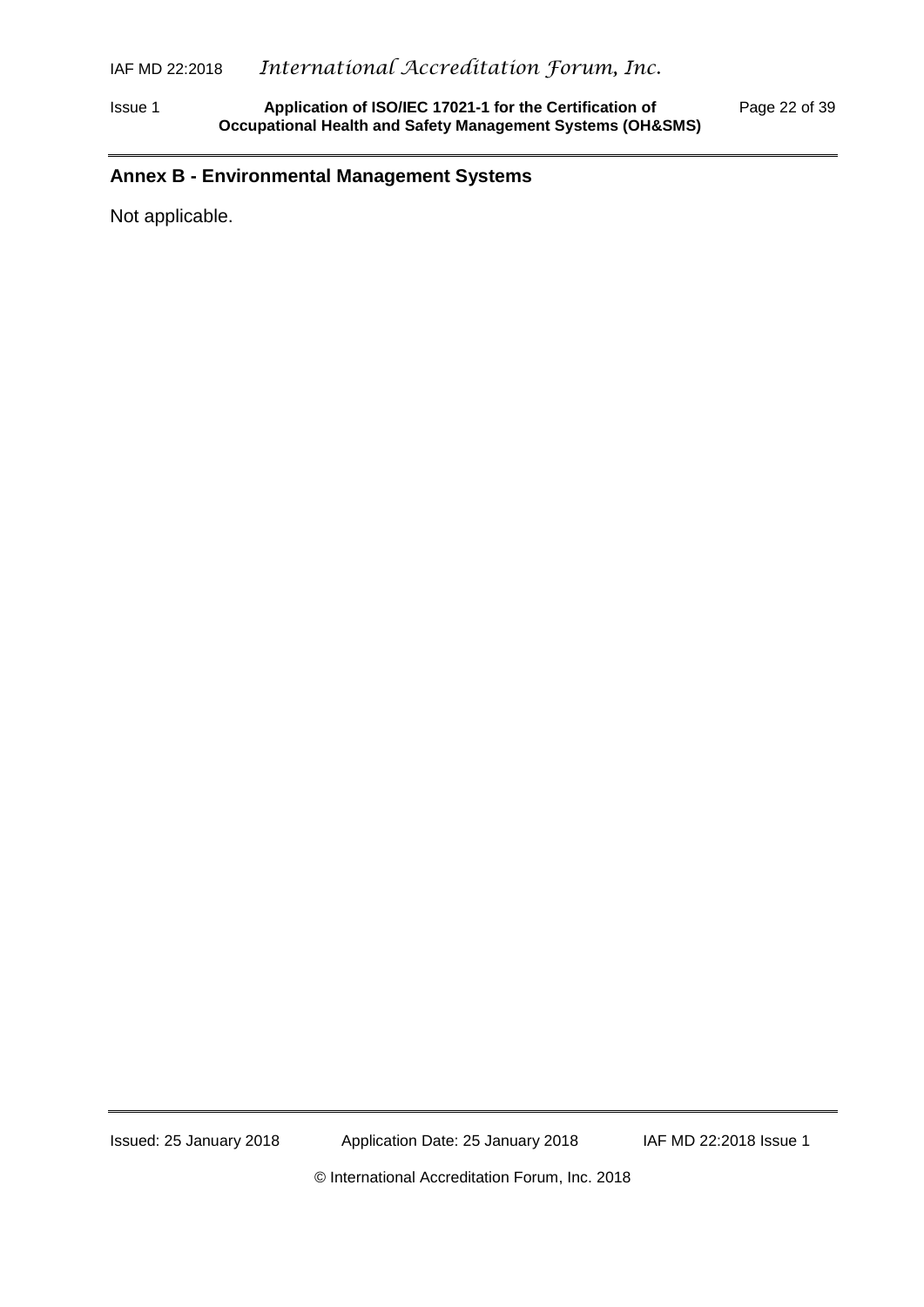Issue 1 **Application of ISO/IEC 17021-1 for the Certification of** Page 23 of 39 **Occupational Health and Safety Management Systems (OH&SMS)**

## **Annex C to Appendix B – OCCUPATIONAL HEALTH AND SAFETY MANAGEMENT SYSTEMS**

#### **Table OH&SMS 1 – Occupational Health and Safety Management Systems**

**Relationship between Effective Number of Personnel, Complexity Category of OH&S Risk and Audit Time (Initial Audit only – Stage 1 + Stage 2)**

| <b>Effective</b> | <b>Audit Time</b><br>Stage 1 + Stage 2<br>(days) |                | <b>Effective</b><br>Number of | <b>Audit Time</b><br>Stage 1 + Stage 2 |               |     |             |
|------------------|--------------------------------------------------|----------------|-------------------------------|----------------------------------------|---------------|-----|-------------|
| Number of        |                                                  |                |                               |                                        |               |     |             |
| <b>Personnel</b> |                                                  |                | <b>Personnel</b>              | (days)                                 |               |     |             |
|                  | High                                             | Med            | Low                           |                                        | High          | Med | Low         |
| $1 - 5$          | 3                                                | 2.5            | 2.5                           | 626-875                                | 17            | 13  | 10          |
| $6 - 10$         | 3.5                                              | 3              | 3                             | 876-1175                               | 19            | 15  | 11          |
| $11 - 15$        | 4.5                                              | 3.5            | 3                             | 1176-1550                              | 20            | 16  | 12          |
| 16-25            | 5.5                                              | 4.5            | 3.5                           | 1551-2025                              | 21            | 17  | 12          |
| 26-45            | 7                                                | 5.5            | 4                             | 2026-2675                              | 23            | 18  | 13          |
| 46-65            | 8                                                | 6              | 4.5                           | 2676-3450                              | 25            | 19  | 14          |
| 66-85            | 9                                                | $\overline{7}$ | 5                             | 3451-4350                              | 27            | 20  | 15          |
| 86-125           | 11                                               | 8              | 5.5                           | 4351-5450                              | 28            | 21  | 16          |
| 126-175          | 12                                               | 9              | 6                             | 5451-6800                              | 30            | 23  | 17          |
| 176-275          | 13                                               | 10             | $\overline{7}$                | 6801-8500                              | 32            | 25  | 19          |
| 276-425          | 15                                               | 11             | 8                             | 8501-10700                             | 34            | 27  | 20          |
| 426-625          | 16                                               | 12             | 9                             | >10700                                 | <b>Follow</b> |     | progression |
|                  |                                                  |                |                               |                                        | above         |     |             |

*Note 1: Audit time is shown for high, medium and low OH&SM risk audits.*

*Note 2: The numbers of personnel in Table OH&SMS 1 should be seen as a continuum rather than a stepped change. If drawn as a graph, the line should start with the values in the lower band. The starting point of the graph should be personnel of 1 attracting 2.5 days as above. If after the calculation the result is a decimal number, the number of days should be adjusted to the nearest half day (e.g.: 5.3 audit days becomes 5.5 audit days, 5.2 audit days becomes 5 audit days).*

*Note 3: See also clause B.1.9 and B.2.3.*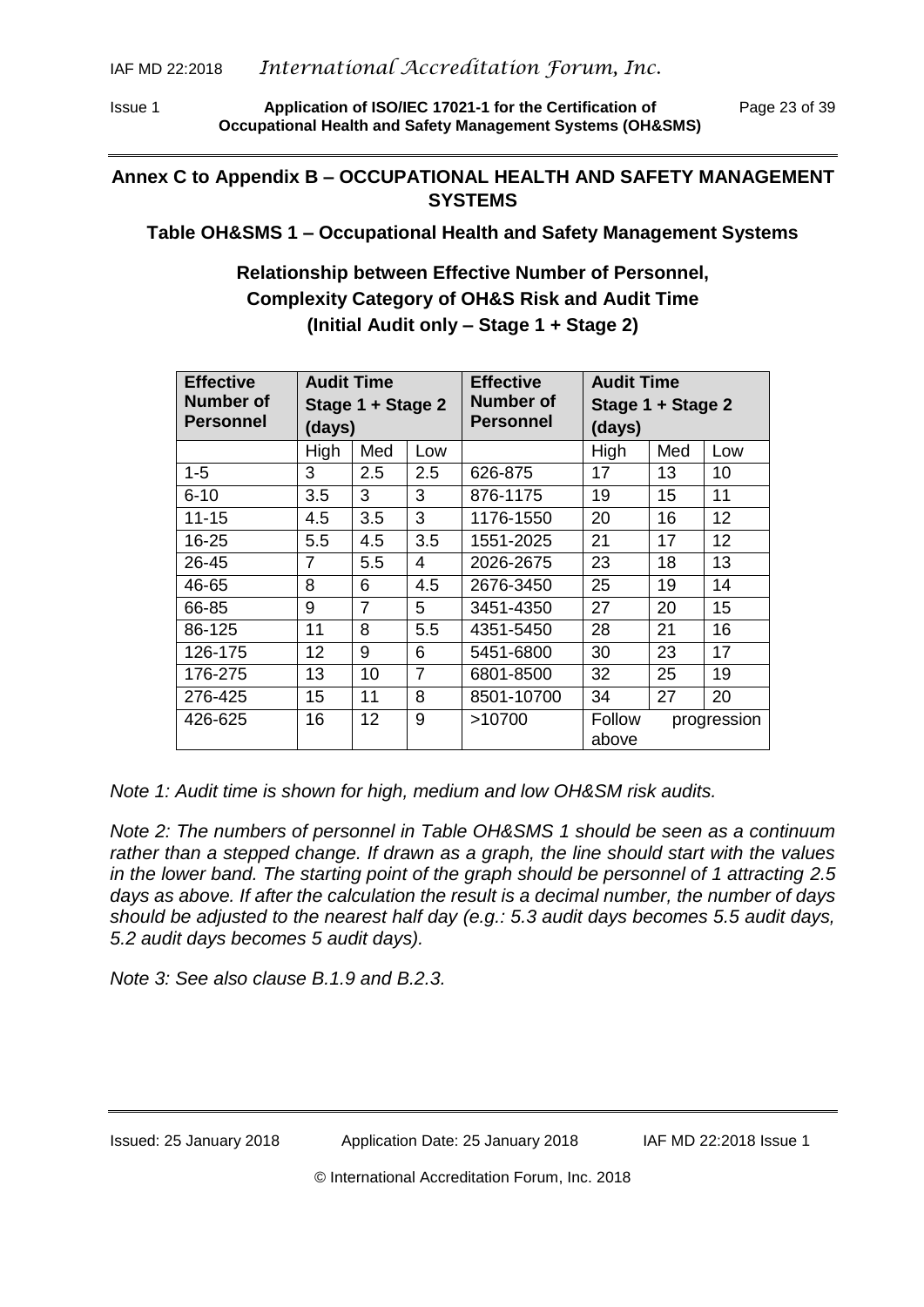Issue 1 **Application of ISO/IEC 17021-1 for the Certification of** Page 24 of 39 **Occupational Health and Safety Management Systems (OH&SMS)**

#### **TABLE OH&SMS 2 - Examples of linkage between business sectors and Complexity Categories of OH&S Risks**

| <b>Complexity</b><br>category of<br><b>OH&amp;S risk</b> | <b>Business sector</b>                                                                                                                                                                                                                                                                                                     |  |  |  |  |  |  |
|----------------------------------------------------------|----------------------------------------------------------------------------------------------------------------------------------------------------------------------------------------------------------------------------------------------------------------------------------------------------------------------------|--|--|--|--|--|--|
|                                                          | fishing (offshore, coastal dredging and diving)<br>$\bullet$                                                                                                                                                                                                                                                               |  |  |  |  |  |  |
| High                                                     | mining and quarrying<br>$\bullet$                                                                                                                                                                                                                                                                                          |  |  |  |  |  |  |
|                                                          | manufacture of coke and refined petroleum products<br>$\bullet$                                                                                                                                                                                                                                                            |  |  |  |  |  |  |
|                                                          | oil and gas extraction<br>$\bullet$<br>tanning of textiles and clothing<br>$\bullet$                                                                                                                                                                                                                                       |  |  |  |  |  |  |
|                                                          | pulping part of paper manufacturing including paper recycling processing<br>$\bullet$                                                                                                                                                                                                                                      |  |  |  |  |  |  |
|                                                          | oil refining<br>$\bullet$                                                                                                                                                                                                                                                                                                  |  |  |  |  |  |  |
|                                                          | chemicals (including pesticides, fabrication of batteries and accumulators),<br>$\bullet$                                                                                                                                                                                                                                  |  |  |  |  |  |  |
|                                                          |                                                                                                                                                                                                                                                                                                                            |  |  |  |  |  |  |
|                                                          | and pharmaceuticals<br>manufacturing of fibreglass<br>$\bullet$<br>gas production, storage and distribution<br>electricity generation and distribution<br>nuclear<br>storage of large quantities of hazardous material<br>non-metallic processing and products covering ceramics, concrete, cement,<br>lime, plaster, etc. |  |  |  |  |  |  |
|                                                          | $\bullet$                                                                                                                                                                                                                                                                                                                  |  |  |  |  |  |  |
|                                                          | $\bullet$                                                                                                                                                                                                                                                                                                                  |  |  |  |  |  |  |
|                                                          | $\bullet$                                                                                                                                                                                                                                                                                                                  |  |  |  |  |  |  |
|                                                          | $\bullet$                                                                                                                                                                                                                                                                                                                  |  |  |  |  |  |  |
|                                                          | $\bullet$                                                                                                                                                                                                                                                                                                                  |  |  |  |  |  |  |
|                                                          | primary productions of metals<br>$\bullet$                                                                                                                                                                                                                                                                                 |  |  |  |  |  |  |
|                                                          | hot and cold forming and metal fabrication<br>$\bullet$                                                                                                                                                                                                                                                                    |  |  |  |  |  |  |
|                                                          | manufacturing and assembly of metal structures<br>$\bullet$                                                                                                                                                                                                                                                                |  |  |  |  |  |  |
|                                                          | shipyards (depending on the activities could be medium)<br>$\bullet$                                                                                                                                                                                                                                                       |  |  |  |  |  |  |
|                                                          | aerospace industry<br>$\bullet$                                                                                                                                                                                                                                                                                            |  |  |  |  |  |  |
|                                                          | automotive industry<br>$\bullet$                                                                                                                                                                                                                                                                                           |  |  |  |  |  |  |
|                                                          | manufacturing of weapons and explosives<br>$\bullet$                                                                                                                                                                                                                                                                       |  |  |  |  |  |  |
|                                                          | recycling of hazardous waste<br>$\bullet$                                                                                                                                                                                                                                                                                  |  |  |  |  |  |  |
|                                                          | hazardous and non-hazardous waste processing e.g. incineration etc.<br>$\bullet$<br>effluent and sewerage processing<br>$\bullet$                                                                                                                                                                                          |  |  |  |  |  |  |
|                                                          | industrial and civil construction and demolition (including building completion<br>$\bullet$                                                                                                                                                                                                                               |  |  |  |  |  |  |
|                                                          | with electrical, hydraulic and air conditioning installation activities)                                                                                                                                                                                                                                                   |  |  |  |  |  |  |
|                                                          | slaughter houses<br>$\bullet$                                                                                                                                                                                                                                                                                              |  |  |  |  |  |  |
|                                                          | transport and distribution of dangerous goods (by land, air and water)<br>$\bullet$                                                                                                                                                                                                                                        |  |  |  |  |  |  |
|                                                          | defence activities/crisis management<br>$\bullet$                                                                                                                                                                                                                                                                          |  |  |  |  |  |  |
|                                                          | healthcare/hospitals/veterinary/social works                                                                                                                                                                                                                                                                               |  |  |  |  |  |  |
|                                                          | aquaculture (breeding, rearing, and harvesting of plants and animals in all<br>$\bullet$                                                                                                                                                                                                                                   |  |  |  |  |  |  |
| <b>Medium</b>                                            | types of water environments)                                                                                                                                                                                                                                                                                               |  |  |  |  |  |  |
|                                                          | fishing (offshore fishing is high)                                                                                                                                                                                                                                                                                         |  |  |  |  |  |  |
|                                                          | farming/forestry (depending on the activities could be high)                                                                                                                                                                                                                                                               |  |  |  |  |  |  |
|                                                          | food, beverage and tobacco - processing<br>٠                                                                                                                                                                                                                                                                               |  |  |  |  |  |  |
|                                                          | textiles and clothing except for tanning<br>$\bullet$<br>manufacturing of wood and wooden products including manufacturing of<br>$\bullet$                                                                                                                                                                                 |  |  |  |  |  |  |
|                                                          |                                                                                                                                                                                                                                                                                                                            |  |  |  |  |  |  |

Issued: 25 January 2018 Application Date: 25 January 2018 IAF MD 22:2018 Issue 1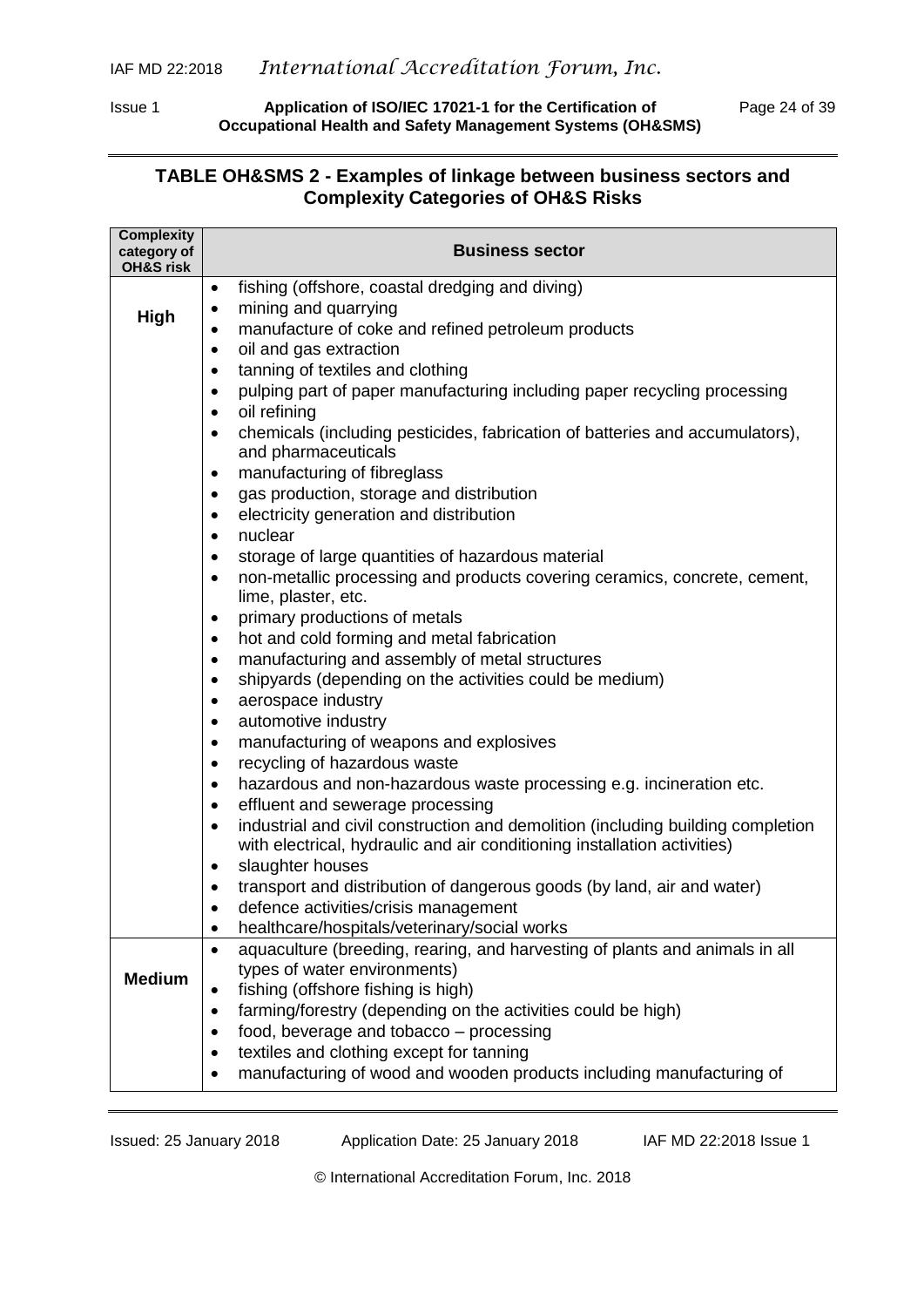#### Issue 1 **Application of ISO/IEC 17021-1 for the Certification of** Page 25 of 39 **Occupational Health and Safety Management Systems (OH&SMS)**

| <b>Complexity</b><br>category of<br><b>OH&amp;S risk</b> | <b>Business sector</b>                                                                                                                                                                                                                                                                                                                                                                                                                                    |
|----------------------------------------------------------|-----------------------------------------------------------------------------------------------------------------------------------------------------------------------------------------------------------------------------------------------------------------------------------------------------------------------------------------------------------------------------------------------------------------------------------------------------------|
|                                                          | boards, treatment/impregnation of wood<br>paper production and paper products excluding pulping<br>$\bullet$<br>non-metallic processing and products covering glass, ceramics, clay, etc.<br>$\bullet$<br>general mechanical engineering assembly<br>٠<br>manufacturing of metallic products<br>$\bullet$                                                                                                                                                 |
|                                                          | surface and other chemically based treatment for metal fabricated products<br>$\bullet$<br>excluding primary production and for general mechanical engineering<br>(depending on the treatment and the size of the component could be high)<br>production of bare printed circuit boards for electronics industry<br>rubber and plastic injection moulding, forming and assembly<br>$\bullet$<br>electrical and electronic equipment assembly<br>$\bullet$ |
|                                                          | manufacturing of transport equipment and their repairs - road, rail and air<br>$\bullet$<br>(depending on the size of the equipment, could be high)<br>recycling, composting, landfill (of non-hazardous waste)<br>$\bullet$                                                                                                                                                                                                                              |
|                                                          | water abstraction, purification and distribution including river management<br>$\bullet$<br>(note commercial effluent treatment is graded as high)<br>fossil fuel wholesale and retail (depending on the amount of fuel, could be<br>$\bullet$                                                                                                                                                                                                            |
|                                                          | high)<br>transport of passengers (by air, land and sea)<br>transport and distribution of non-dangerous goods (by land, air and water)<br>$\bullet$<br>industrial cleaning, hygiene cleaning, dry cleaning normally part of general<br>$\bullet$                                                                                                                                                                                                           |
|                                                          | business services<br>research & development in natural and technical sciences (depending on the<br>$\bullet$<br>business sector could be high). Technical testing and laboratories<br>hotels, leisure services and personal services excludes restaurants<br>٠                                                                                                                                                                                            |
|                                                          | education services (depending on the object of teaching activities could be<br>$\bullet$<br>high or low)                                                                                                                                                                                                                                                                                                                                                  |
| Low                                                      | corporate activities and management, HQ and management of holding<br>$\bullet$<br>companies<br>wholesale and retail (depending on the product, could be medium or high,                                                                                                                                                                                                                                                                                   |
|                                                          | e.g. fuel)<br>general business services except industrial cleaning, hygiene cleaning, dry<br>cleaning and education services).                                                                                                                                                                                                                                                                                                                            |
|                                                          | transport and distribution - management services with no actual fleet to<br>$\bullet$<br>manage                                                                                                                                                                                                                                                                                                                                                           |
|                                                          | engineering services (could be medium depending on type of services)<br>telecommunications and post office services<br>$\bullet$<br>restaurants and campings<br>٠                                                                                                                                                                                                                                                                                         |
|                                                          | commercial estate agency, estate management<br>$\bullet$<br>research & development on social sciences and humanities<br>٠<br>public administration, local authorities<br>٠<br>financial institutions, advertising agency                                                                                                                                                                                                                                  |

Issued: 25 January 2018 Application Date: 25 January 2018 IAF MD 22:2018 Issue 1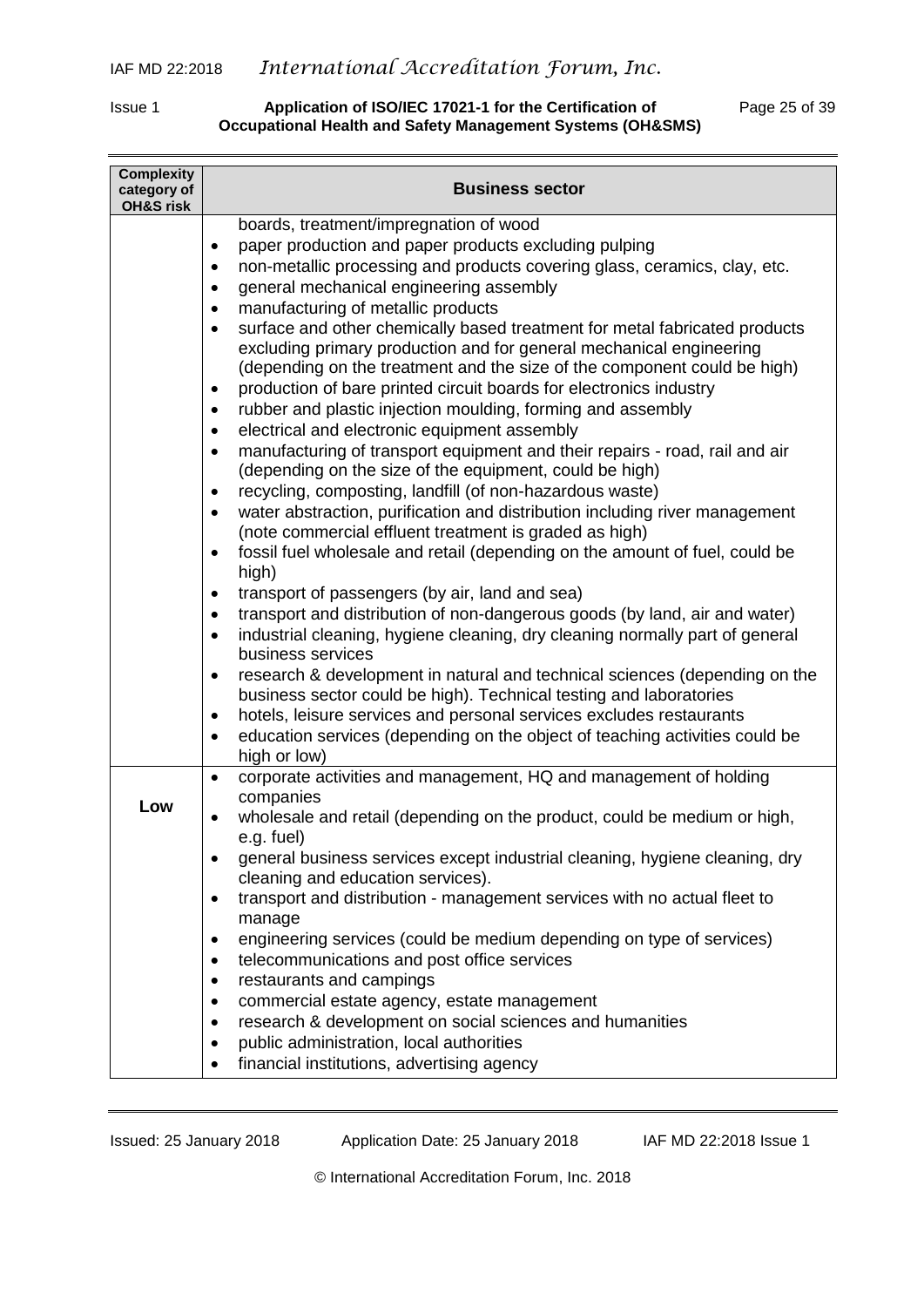#### **Complexity categories of OH&S risks**

The provisions specified in this document are based on three primary complexity categories of OH&S risks based on the nature and severity of the OH&S risks of an organization that fundamentally affect the auditor time. These are:

- **High** OH&S risks with significant nature and severity (typically the construction industry, heavy manufacturing or processing type organizations),
- **Medium** OH&S risks with medium nature and severity (typically light manufacturing organizations with some significant risks), and
- **Low** OH&S risks with low nature and severity (typically office based organizations).

Table OH&SMS 1 covers the above three complexity categories of OH&S risks.

Table OH&SMS 2 provides the link between the three complexity categories of OH&S risks above and the industry sectors that would typically fall into that category.

The CAB should recognize that not all organizations in a specific sector will always fall in the same OH&S risk category. The CAB should allow flexibility in its contract review procedure to ensure that the specific activities of the organization are considered in determining the complexity categories of OH&S risks.

For example, even though many businesses in shipbuilding should be classified as "high risk", an organization which would have only small boats of carbon fibre with lower complexity activities could be classified as "medium".

The CAB shall document all cases where they have lowered the complexity category of OH&S risks of an organization in a specific business sector.

*Note: The complexity category of OH&S risk of an organization may also be associated with the consequences of a failure of the OH&SMS to control the risk:*

- High where failure to manage the risk could put life at risk or result in serious injury or illness,
- Medium where failure to manage the risk could result in injury or illness, and
- Low where failure to manage the risk may result in minor injury or illness.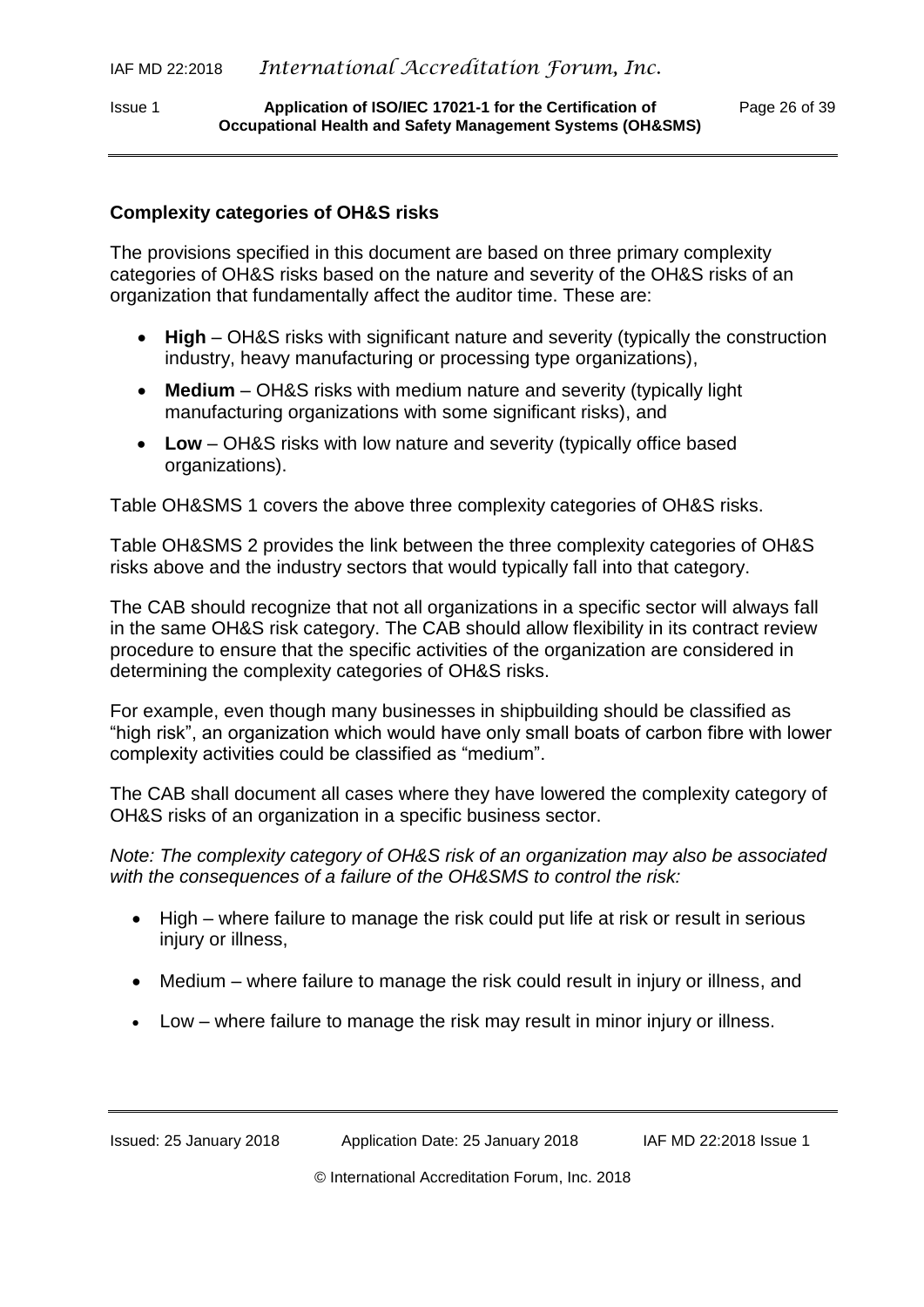## <span id="page-26-0"></span>**APPENDIX C (normative) - LEGAL COMPLIANCE AS A PART OF ACCREDITED OH&SMS CERTIFICATION**

# **C.0 INTRODUCTION**

**C.01** Considering the various viewpoints, the following definition for "legal compliance" is used: "Conformity with the law, in such a way that the intended outcome is realised."

While certification of an OH&SMS against the requirements of the applicable OH&SMS standard is not a guarantee of legal compliance (neither is any other means of control, including government or other type of control and/or legal compliance inspections or other forms of certification or verification), it is a proven and efficient tool to achieve and maintain such legal compliance.

It is recognised that accredited OH&SMS certification shall demonstrate that an independent third-party (Certification Body) has evaluated and confirmed that the organisation has a demonstrably effective OH&SMS to ensure the fulfilment of its policy commitments including legal compliance.

Ongoing or potential non-compliances with the applicable legal requirements might show a lack of management control within the organisation and its OH&SMS and the conformity with the standard should be carefully reviewed.

**C.02** This Appendix is intended to extend to OH&SMS the applicability of selected requirements of document EA-7/04 M: 2017 "Legal Compliance as a part of Accredited ISO 14001:2015 certification", rev.03 May 2017. Such requirements describe the relationship between an organisation's accredited OH&SMS certification and that organisation's degree of compliance with applicable OH&S legal requirements.

# **C.1 HOW SHOULD A CERTIFICATION BODY AUDIT AN OH&SMS WITH RESPECT TO LEGAL COMPLIANCE**

**C.1.1** Through the certification assessment process, a Certification Body shall evaluate an organisation's conformity with the requirements of an OH&SMS standard as they relate to legal compliance and shall not grant certification until conformity with these requirements can be demonstrated.

After certification, the subsequent surveillance and reassessment audits conducted by the Certification Body shall be consistent with the above audit methodology.

**C.1.2** With respect to the balance between review of documents and records and the evaluation of the OH&SMS implementation during operational activities (e.g. tour of facilities and other work sites), the Certification Body shall ensure that an adequate audit of the effectiveness of the OH&SMS is undertaken.

Issued: 25 January 2018 Application Date: 25 January 2018 IAF MD 22:2018 Issue 1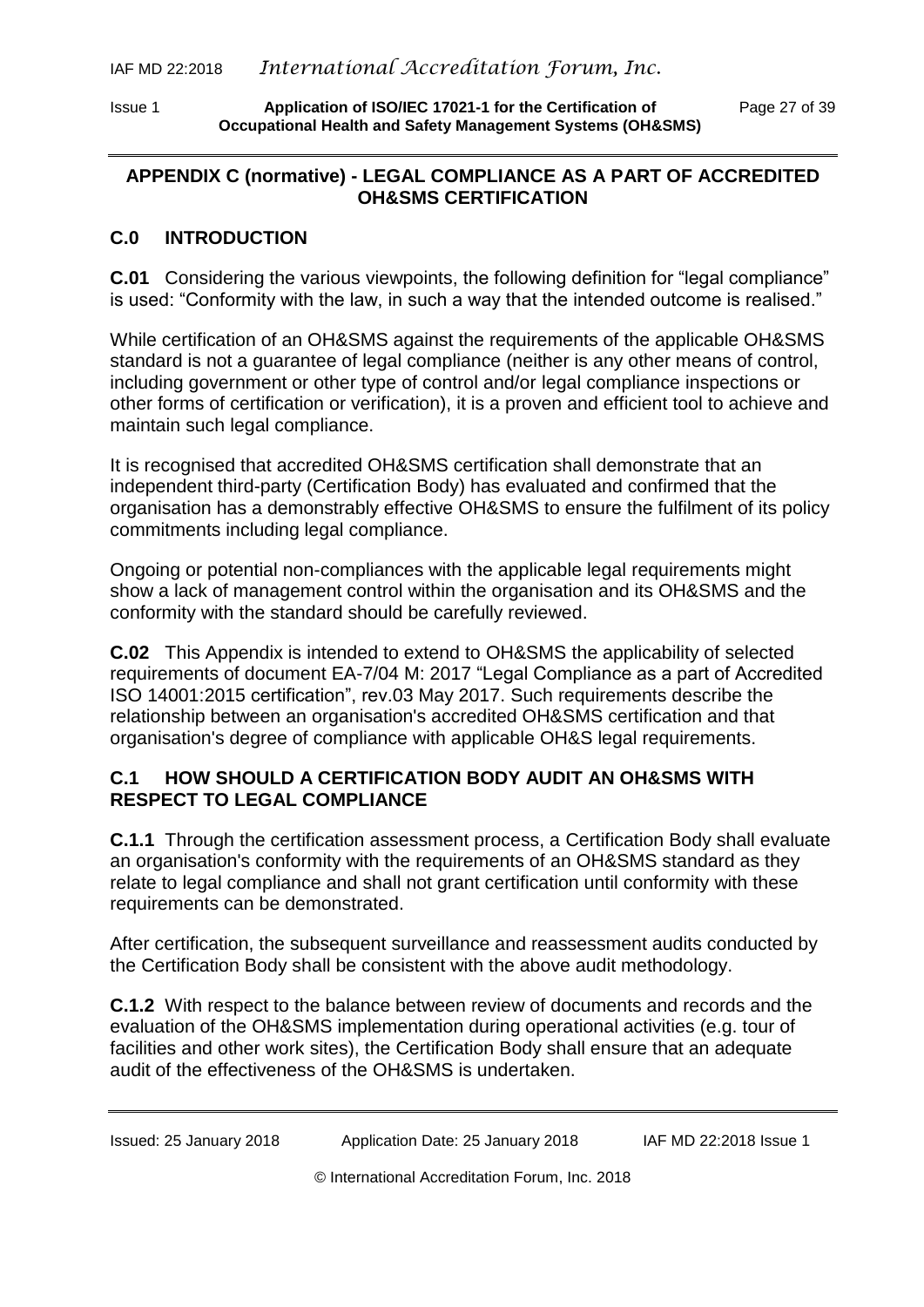Issue 1 **Application of ISO/IEC 17021-1 for the Certification of** Page 28 of 39 **Occupational Health and Safety Management Systems (OH&SMS)**

**C.1.3** There is no formula to define what the relative proportions should be, as the situation is different in every organisation. However, there are some indications that too much of the audit time being dedicated to an office-based review is a problem that occurs with some frequency. This could lead to an inadequate assessment of the effectiveness of the OH&SMS with respect to legal compliance issues, and potentially to poor performance being overlooked, leading to a loss of stakeholder confidence in the certification process.

The Certification Body shall, through an appropriate surveillance program, assure that conformity is being maintained during the certification cycle, normally three years. The Certification Body auditors shall verify the management of legal compliance based on the demonstrated implementation of the system and not rely only on planned or expected results.

**C.1.4** Any organization failing to demonstrate their initial or ongoing commitment to legal compliance, shall not be certified or continued to be certified as meeting the requirements of an OH&SMS standard by the Certification Body.

**C.1.5** Deliberate or consistent non-compliance shall be considered a serious failure to support the policy commitment to achieving legal compliance and shall preclude certification or cause an existing OH&SMS standard certificate to be suspended, or withdrawn.

**C.1.6** If the facilities and work areas are subject to closure the OH&S risks change, as there may no longer be the same risks to employees, but there may be new risks applicable to members of the public (e.g. in case of lack of suitable maintenance and surveillance activities). The Certification Body shall verify that the management system continues to meet the OH&SMS standard and to be effectively implemented in respect of the closed facilities and work areas, and, if not, suspend the certificate.

# **C.2. COMPLIANCE CRITERIA FOR THE CERTIFICATION DECISION**

**C.2.1** Full legal compliance is expected by stakeholders and interested parties of an organization claiming conformity with an OH&SMS standard. The perceived worth of accredited certification in this field is closely related to the achieved satisfaction of the interested parties in relation to legal compliance.

**C.2.2** The organisation shall be able to demonstrate that it has achieved compliance with the legal OH&S requirements that are applicable to it through its own evaluation of compliance prior to the Certification Body granting certification.

**C.2.3** Where the organization may not be in legal compliance, it shall be able to demonstrate it has activated an implementation plan to achieve full compliance within a declared date, supported by a documented agreement with the regulator, wherever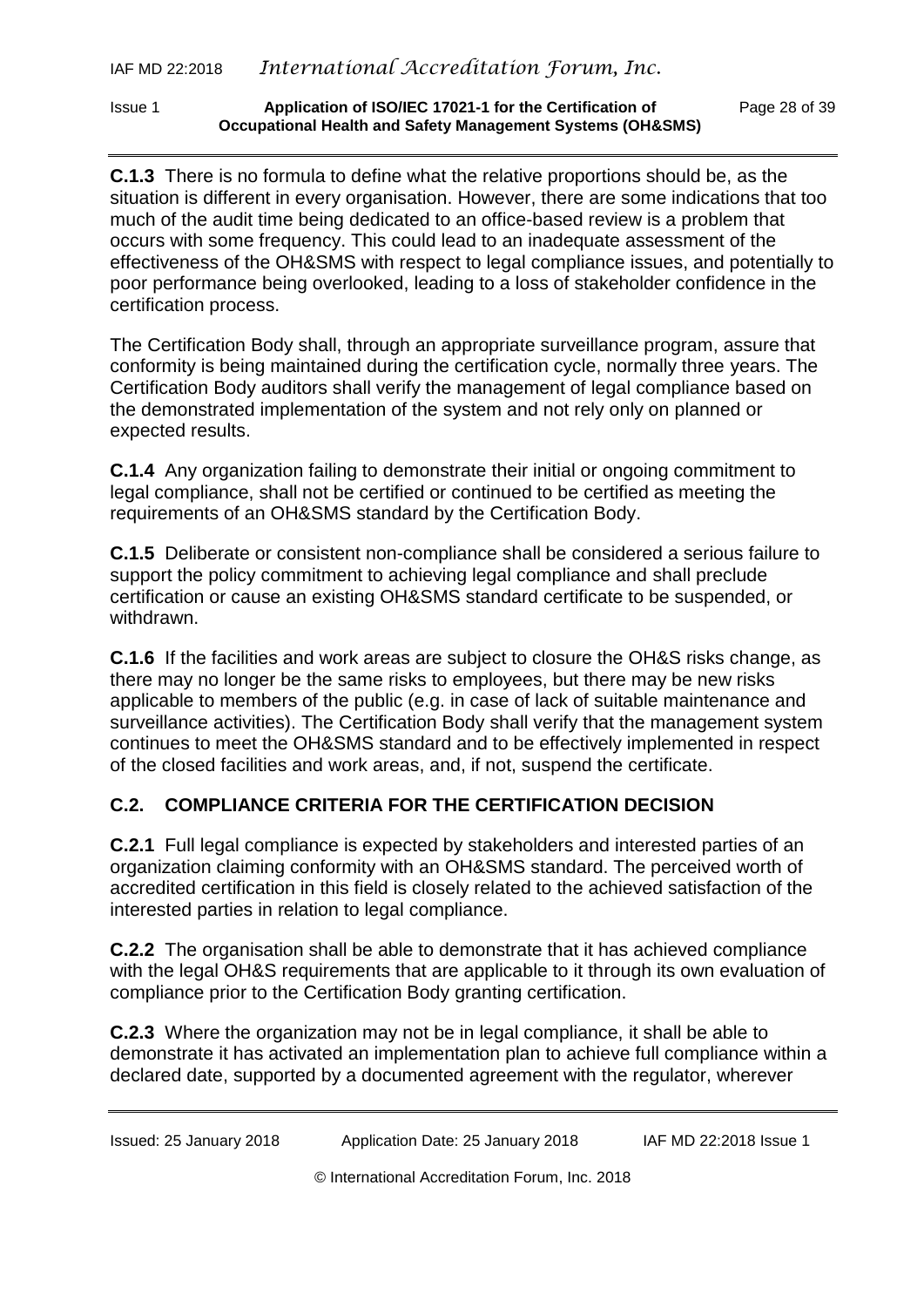possible for the different national conditions. The successful implementation of this plan shall be considered as a priority within the OH&SMS.

**C.2.4** Exceptionally the Certification Body may still grant certification but shall seek objective evidence to confirm that the organization's OH&SMS:

- a. is capable of achieving the required compliance through full implementation of the above implementation plan within the due date,
- b. has addressed all hazards and OH&S risks to workers and other exposed personnel and that there are no activities, processes or situations that can or will lead to a serious injury and/or ill-health, and
- c. during the transitional period has put in place the necessary actions to ensure that the OH&S risk is reduced and controlled.

**C.2.5** Through the requirements of ISO/IEC 17021-1, clause 9.4.8.3 a) and the intended outcomes being explicitly stated in the applicable OH&SMS standard, the Certification Body shall ensure that its audit reports contain a statement on the conformity and the effectiveness of the organization's OH&SMS together with a summary of the evidence with regards to the capability of the OH&SMS to meet its compliance obligations.

## **C.3 SUMMARY**

**C.3.1** Accredited certification of an organization's OH&SMS indicates conformity with the requirements of the applicable OH&SMS standard and includes a demonstrated and effective commitment to compliance with applicable legal requirements.

**C.3.2** The control of legal compliance by the organisation is an important component of the OH&SMS assessment and remains the responsibility of the organization.

**C.3.3** It should be stressed that Certification Body auditors are not inspectors of the OH&S regulator. They should not provide "statements" or "declarations" of legal compliance. Nevertheless, they can "verify the evaluation of legal compliance" in order to assess conformity with the applicable OH&SMS standard.

**C.3.4** Accredited certification of an OH&SMS as fulfilling the requirements in an OH&SMS standard cannot be an absolute and continuous guarantee of legal compliance but neither can any certification or legal scheme guarantee ongoing legal compliance. However, an OH&SMS is a proven and effective tool to achieve and maintain legal compliance and provides top management with relevant and timely information on the organisation's compliance status.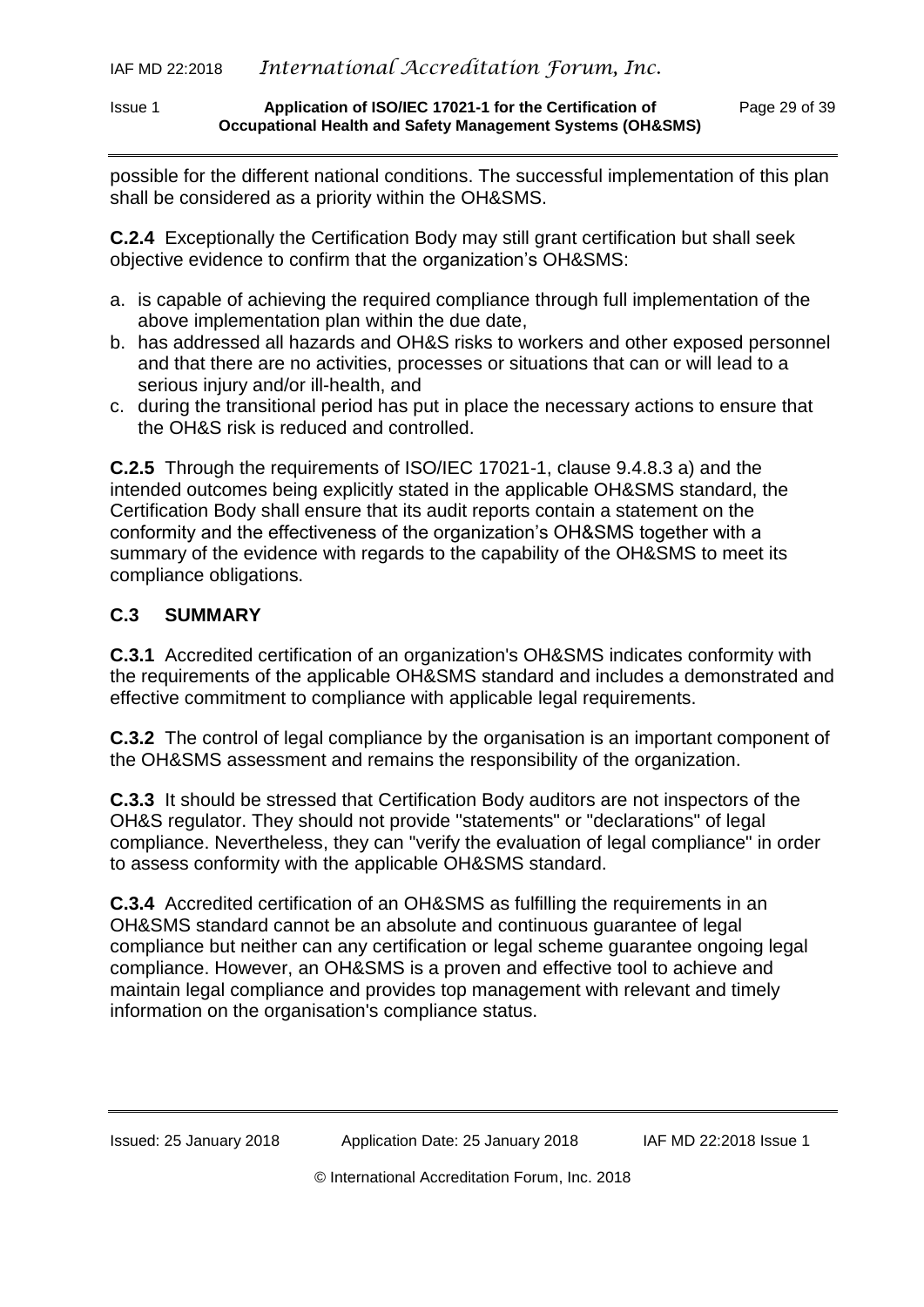#### Issue 1 **Application of ISO/IEC 17021-1 for the Certification of** Page 30 of 39 **Occupational Health and Safety Management Systems (OH&SMS)**

**C.3.5** An OH&SMS standard requires a commitment to comply with legal requirements. The organisation shall be able to demonstrate it has achieved compliance with its applicable legal requirements through its own evaluation of compliance prior to the Certification Body granting certification.

**C.3.6** Certification of an OH&SMS as fulfilling the requirements in an OH&SMS standard confirms that the OH&SMS has been shown to be effective in achieving its policy commitments including fulfilment of legal compliance obligations and provides the foundation and support for an organization's continued legal compliance.

**C.3.7** In order to maintain the confidence of interested parties and stakeholders in the above attributes of the accredited certification of an OH&SMS, the Certification Body shall ensure that the system has demonstrated effectiveness before granting, maintaining or continuing certification.

**C.3.8** The OH&SMS can act as a tool for dialogue between the organisation and its OH&S regulators and form the basis for a trusting partnership, replacing historical adversarial "them and us" relationships. OH&S regulators and the public should have confidence in organizations with an accredited OH&SMS standard certificate and be able to perceive them as being able to constantly and consistently manage their legal compliance.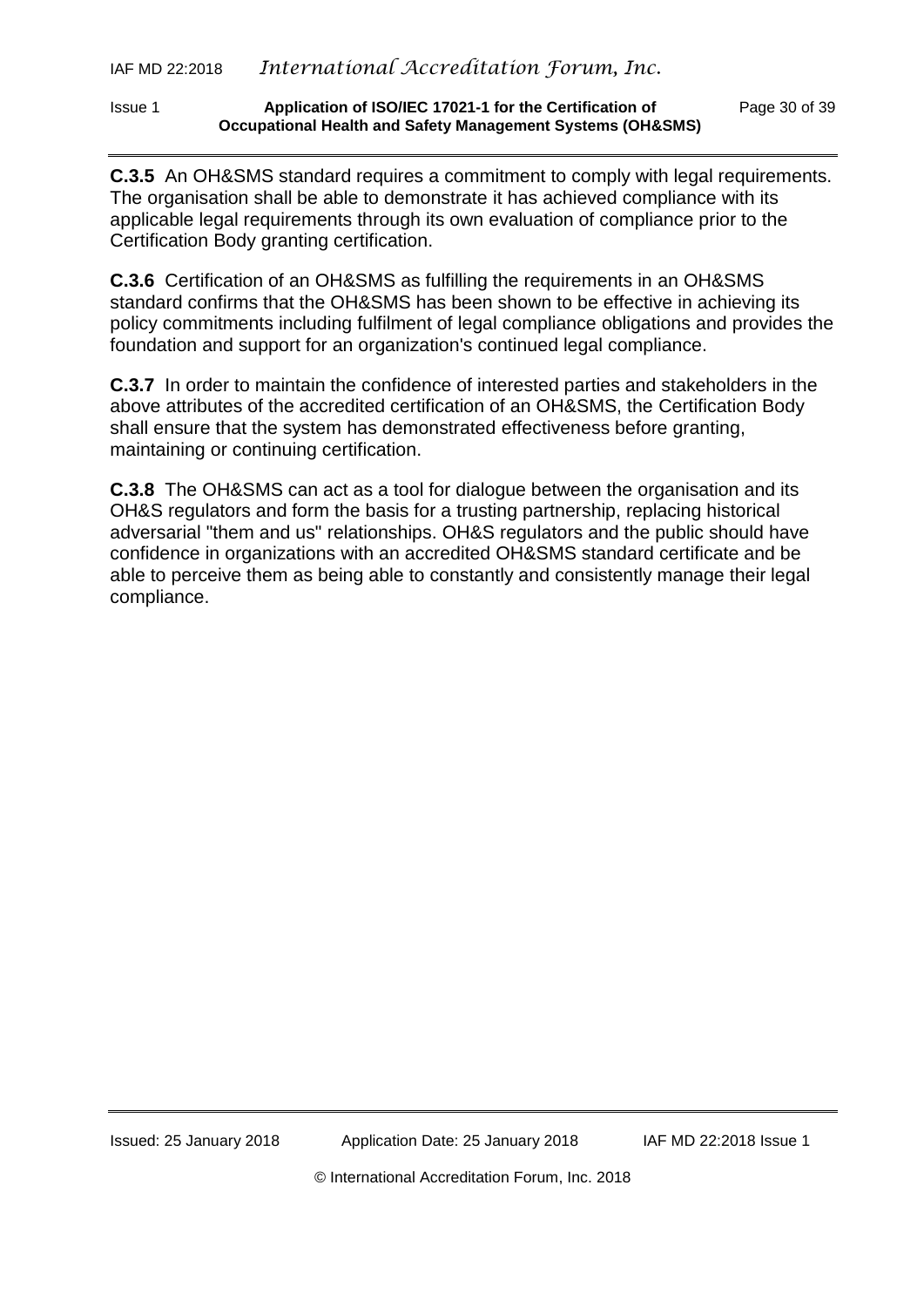Issue 1 **Application of ISO/IEC 17021-1 for the Certification of** Page 31 of 39 **Occupational Health and Safety Management Systems (OH&SMS)**

#### **APPENDIX D (normative) - SCOPE OF ACCREDITATION**

<span id="page-30-0"></span>**D.1** The accredited scope of an OH&S Certification Body shall be expressed in terms of one or more elements from the list of economic activities reported in the Annex of the Document IAF-ID1:2014, as amended for OH&SMS in the following table.

|                |                                                   | <b>OH&amp;SMS Accreditation Scope</b>             |                                                                                                                                                                                                                                                               |
|----------------|---------------------------------------------------|---------------------------------------------------|---------------------------------------------------------------------------------------------------------------------------------------------------------------------------------------------------------------------------------------------------------------|
| <b>No</b>      | <b>Description of economic</b><br>sector/activity | <b>NACE - Division</b><br>/Group/Class<br>(rev.2) | <b>Examples of Common OH&amp;S</b><br>hazards (1)                                                                                                                                                                                                             |
| 1              | Agriculture, forestry and<br>fishing              | 01, 02, 03                                        | Exposure to pesticide, biological and<br>chemical hazards, farm mobile<br>vehicles and equipment, machinery,<br>work at height, manual handling,<br>respiratory disease, zoonoses,<br>noise, repetitive stress, etc.                                          |
| $\overline{2}$ | Mining and quarrying                              | 05, 06, 07, 08, 09                                | Rock fall, fire, explosion, mobile<br>vehicles, machinery, falls from height,<br>entrapment and electrocution, noise,<br>vibration, exposure to radon,<br>crystalline silica exposure, coal dust,<br>hazardous chemicals, working in<br>confined spaces, etc. |
| 3              | Food products, beverages<br>and tobacco           | 10, 11, 12                                        | Exposure to pesticide, biologic and<br>chemical hazards, mobile vehicles<br>and equipment, tools, machinery,<br>cold areas (freezer), hot media,<br>repetitive stress, etc.                                                                                   |
| $\overline{4}$ | <b>Textiles and textile</b><br>products           | 13, 14                                            | Machinery and equipment, exposure<br>to dyes and chemicals, wool and<br>flock dust, fire, explosion, weight<br>loading and unloading, noise, etc.                                                                                                             |
| 5              | Leather and leather<br>products                   | 15                                                | Exposure to chromium and other<br>hazardous chemicals, machinery,<br>pressure equipment, unsafe<br>workplace, weight loading and<br>unloading, noise, etc.                                                                                                    |
| 6              | Wood and wood products                            | 16                                                | Exposure to hazardous chemicals,<br>wood dust, various machinery and                                                                                                                                                                                          |

#### **Model for OH&SMS Accreditation Scopes**

Issued: 25 January 2018 Application Date: 25 January 2018 IAF MD 22:2018 Issue 1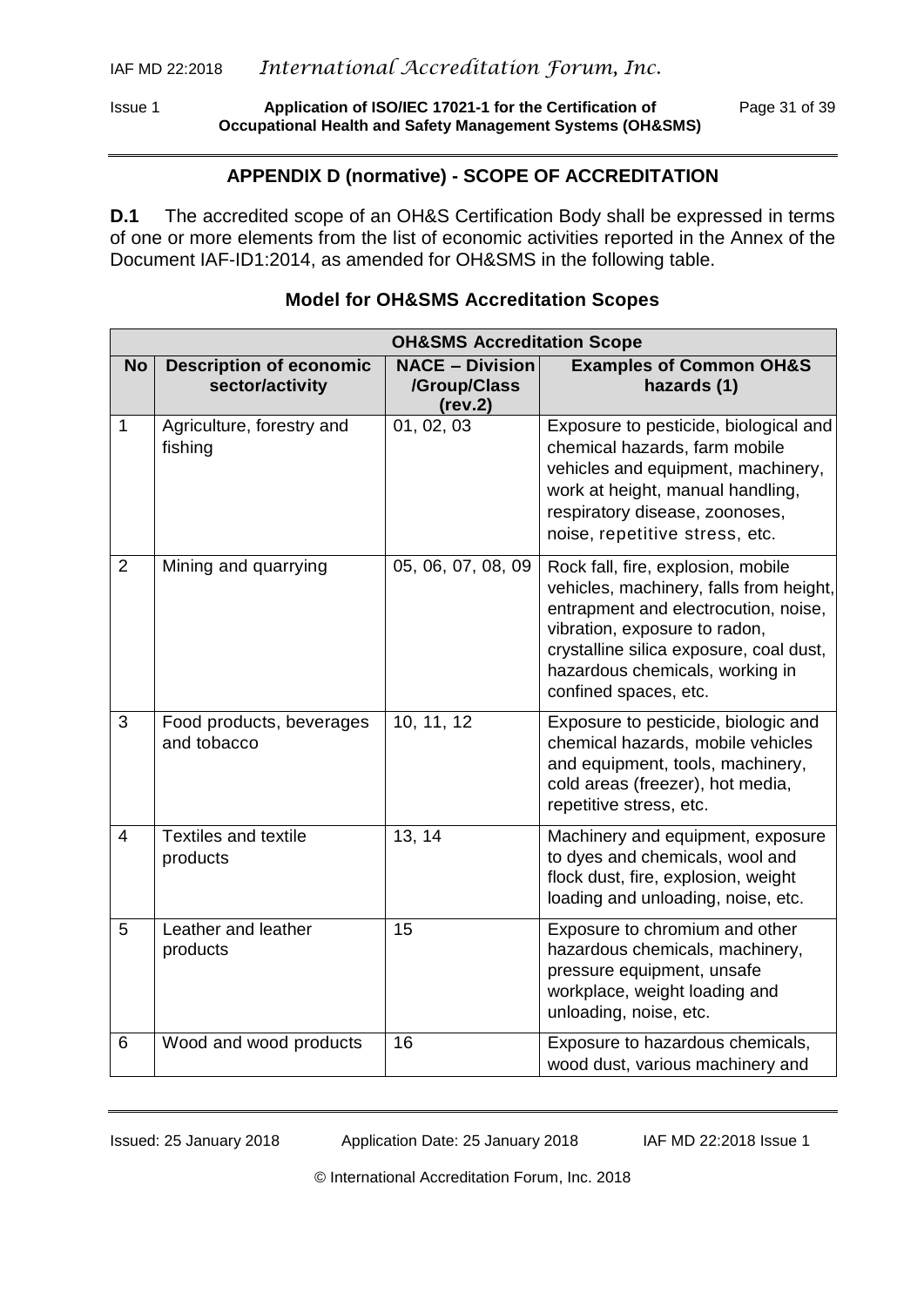Issue 1 **Application of ISO/IEC 17021-1 for the Certification of** Page 32 of 39 **Occupational Health and Safety Management Systems (OH&SMS)**

|                |                                                       | <b>OH&amp;SMS Accreditation Scope</b>                         |                                                                                                                                                                                                       |
|----------------|-------------------------------------------------------|---------------------------------------------------------------|-------------------------------------------------------------------------------------------------------------------------------------------------------------------------------------------------------|
| <b>No</b>      | <b>Description of economic</b><br>sector/activity     | <b>NACE - Division</b><br>/Group/Class<br>(rev.2)             | <b>Examples of Common OH&amp;S</b><br>hazards (1)                                                                                                                                                     |
|                |                                                       |                                                               | tools, fire, explosion, etc.                                                                                                                                                                          |
| $\overline{7}$ | Pulp, paper and paper<br>products                     | 17                                                            | Exposure to hazardous chemicals,<br>plant and pressure equipment,<br>machinery, fire, explosion, unsafe<br>workplace (heat radiation, dust),<br>noise, etc.                                           |
| 8              | Publishing companies                                  | 58.1, 59.2                                                    | Video Display Terminal (VDT), body<br>posture, lighting, repetitive stress,<br>etc.                                                                                                                   |
| $9\,$          | Printing companies                                    | 18                                                            | Exposure to hazardous chemicals,<br>machinery, noise                                                                                                                                                  |
| 10             | Manufacture of coke and<br>refined petroleum products | 19                                                            | Exposure to hazardous chemicals,<br>machinery, plant and equipment,<br>pressure equipment, fire, explosion,<br>working in confined spaces, working<br>at height, noise, explosion, coal dust,<br>etc. |
| 11             | Nuclear fuel                                          | 24.46, 20.13 (only<br>in scope of<br>radioactive<br>material) | Exposure to radiation/radioactivity,<br>exposure to hazardous chemicals,<br>plant and equipment, etc.                                                                                                 |
| 12             | Chemicals, chemical<br>products and fibres            | 20 (except scope<br>of radioactive<br>material)               | Exposure to hazardous chemicals,<br>machinery, plant and equipment,<br>pressure equipment, fire, explosion,<br>working in confined spaces, working<br>at height, noise, explosion, dust, etc.         |
| 13             | Pharmaceuticals                                       | 21                                                            | Exposure to biological and chemical<br>hazards, exposure to radiations, plant<br>and pressure equipment, fire,<br>explosion, working in confined<br>spaces, etc.                                      |
| 14             | Rubber and plastic<br>products                        | 22                                                            | Machinery, plant and pressure<br>equipment, exposure to chemical<br>hazards, fire, explosion, noise etc.                                                                                              |
| 15             | Non-metallic mineral                                  | 23, except 23.5                                               | Machinery, plant and pressure<br>equipment, electricity, fire, explosion,                                                                                                                             |

Issued: 25 January 2018 Application Date: 25 January 2018 IAF MD 22:2018 Issue 1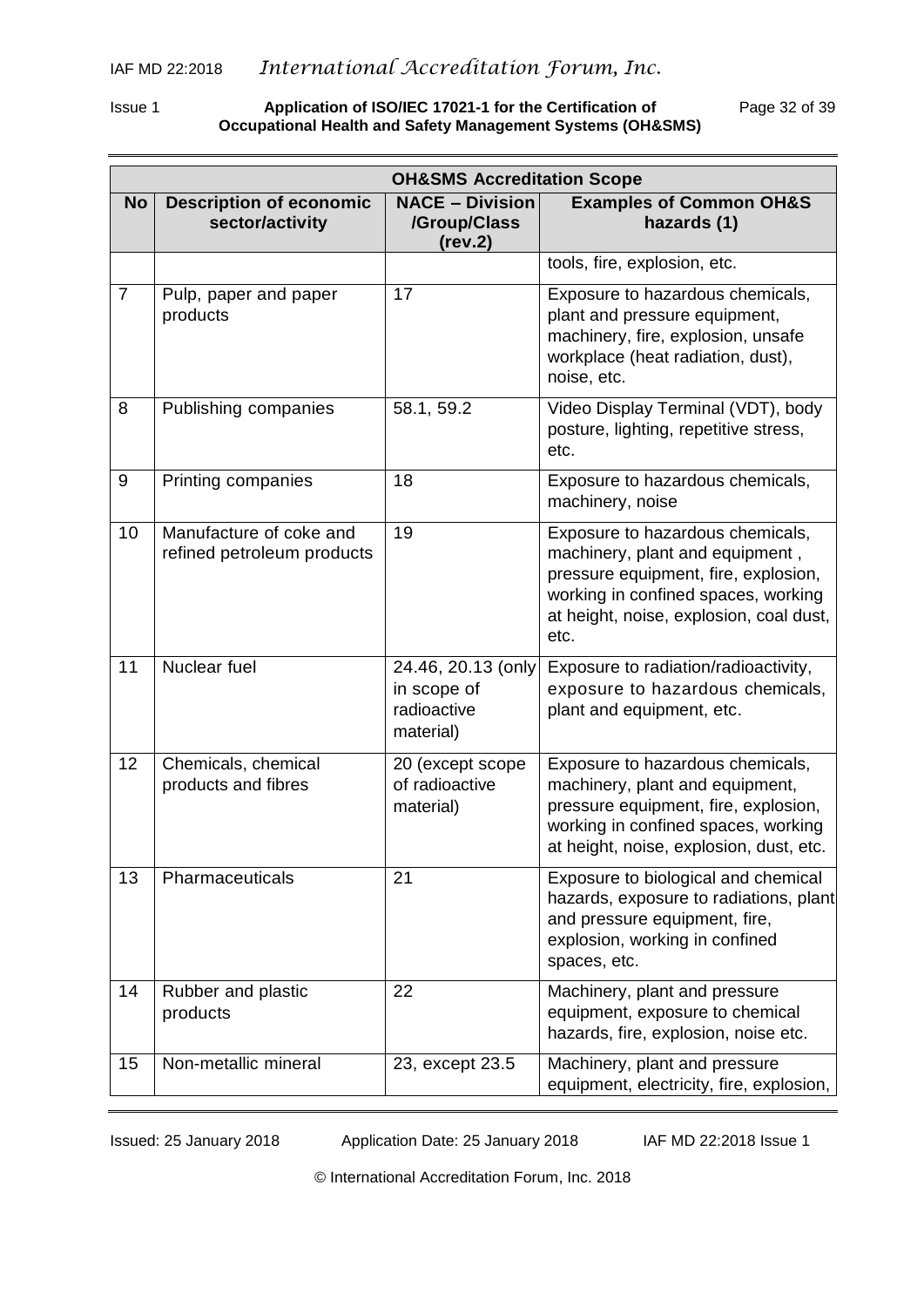Issue 1 **Application of ISO/IEC 17021-1 for the Certification of** Page 33 of 39 **Occupational Health and Safety Management Systems (OH&SMS)**

|           |                                                   | <b>OH&amp;SMS Accreditation Scope</b>             |                                                                                                                                                                                                                                |
|-----------|---------------------------------------------------|---------------------------------------------------|--------------------------------------------------------------------------------------------------------------------------------------------------------------------------------------------------------------------------------|
| <b>No</b> | <b>Description of economic</b><br>sector/activity | <b>NACE - Division</b><br>/Group/Class<br>(rev.2) | <b>Examples of Common OH&amp;S</b><br>hazards (1)                                                                                                                                                                              |
|           | products                                          | and 23.6                                          | hazardous chemicals, noise, paint<br>and coatings, etc.                                                                                                                                                                        |
| 16        | Concrete, cement, lime,<br>plaster etc.           | 23.5, 23.6                                        | Ground works and excavations work<br>at height, mobile plant and<br>machinery, manual handling, noise,<br>vibration, dust, electricity, fire,<br>explosion, etc.                                                               |
| 17        | Basic metals and                                  | 24 except 24.46,                                  | Machinery, plant and equipment,                                                                                                                                                                                                |
|           | fabricated metal products                         | 25 except 25.4,                                   | pressure equipment, fire, explosion,<br>hazardous chemicals, working at                                                                                                                                                        |
|           |                                                   | 33.11                                             | height, noise, paint and coatings,<br>radiation, etc.                                                                                                                                                                          |
| 18        | Machinery and equipment                           | 25.4, 28, 30.4,                                   | Machinery, plant and equipment,                                                                                                                                                                                                |
|           |                                                   | 33.12, 33.2                                       | pressure equipment, hazardous<br>chemicals, paint and coatings, noise,<br>vibration, manual handling, fire,<br>explosion, etc.                                                                                                 |
| 19        | Electrical and optical                            | 26, 27, 33.13,                                    | Machinery, plant and equipment,                                                                                                                                                                                                |
|           | equipment                                         | 33.14, 95.1                                       | pressure equipment, electricity,<br>radiation, hazardous chemicals,<br>noise, vibration, manual handling,<br>etc.                                                                                                              |
| 20        | Shipbuilding                                      | 30.1, 33.15                                       | Machinery, plant and equipment,<br>pressure equipment, hazardous<br>chemicals, noise, vibration, manual<br>handling, working at height, working<br>in confined spaces, fire, explosion,<br>radiation, paint and coatings, etc. |
| 21        | Aerospace                                         | 30.3, 33.16                                       | Machinery, plant and equipment,<br>pressure equipment, hazardous<br>chemicals, paint and coatings, noise,<br>vibration, radiation, manual handling,<br>fire, explosion, etc.                                                   |
| 22        | Other transport equipment                         | 29, 30.2, 30.9,<br>33.17                          | Machinery, plant and equipment,<br>pressure equipment, hazardous<br>chemicals, paint and coatings, paint<br>and coatings, noise, vibration,                                                                                    |

Issued: 25 January 2018 Application Date: 25 January 2018 IAF MD 22:2018 Issue 1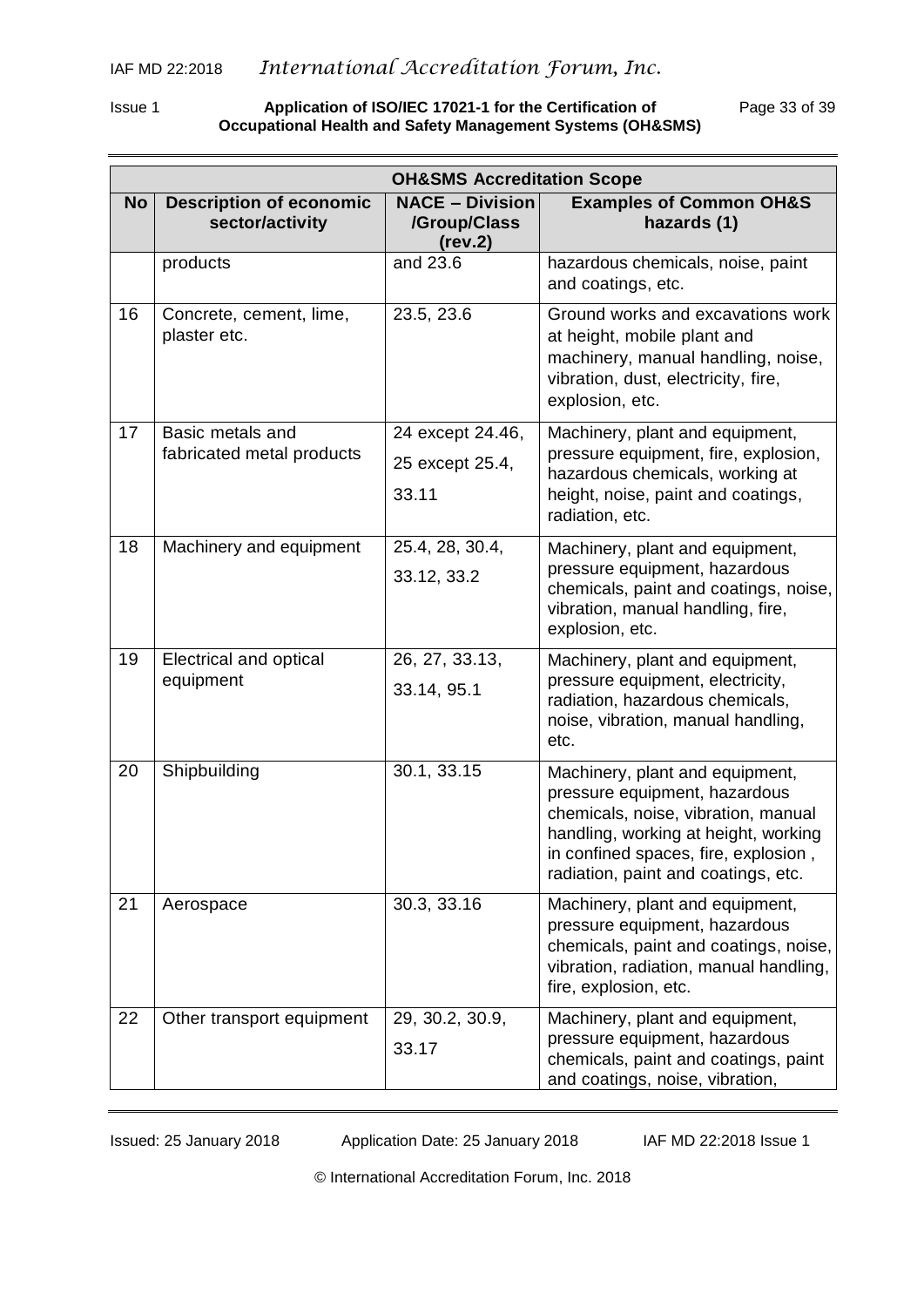Issue 1 **Application of ISO/IEC 17021-1 for the Certification of** Page 34 of 39 **Occupational Health and Safety Management Systems (OH&SMS)**

|           | <b>OH&amp;SMS Accreditation Scope</b>                                                                       |                                                   |                                                                                                                                                                                                                                                                                                                       |  |  |  |
|-----------|-------------------------------------------------------------------------------------------------------------|---------------------------------------------------|-----------------------------------------------------------------------------------------------------------------------------------------------------------------------------------------------------------------------------------------------------------------------------------------------------------------------|--|--|--|
| <b>No</b> | <b>Description of economic</b><br>sector/activity                                                           | <b>NACE - Division</b><br>/Group/Class<br>(rev.2) | <b>Examples of Common OH&amp;S</b><br>hazards (1)                                                                                                                                                                                                                                                                     |  |  |  |
|           |                                                                                                             |                                                   | manual handling, etc.                                                                                                                                                                                                                                                                                                 |  |  |  |
| 23        | Manufacturing not<br>elsewhere classified                                                                   | 31, 32, 33.19                                     | Machinery, plant and equipment,<br>pressure equipment, hazardous<br>chemicals, noise, vibration, manual<br>handling, paint and coatings etc.                                                                                                                                                                          |  |  |  |
| 24        | Recycling                                                                                                   | 38.3                                              | Traffic, machinery, exposure to<br>chemical and biological hazards,<br>slips, trips, falls, radiation, repetitive<br>stress, noise, fire, explosion, etc.                                                                                                                                                             |  |  |  |
| 25        | Electricity supply                                                                                          | 35.1                                              | Plant and equipment, electricity,<br>exposure to electro-magnetic fields,<br>machinery, hazardous chemicals,<br>noise, vibration, work at height, etc.                                                                                                                                                                |  |  |  |
| 26        | Gas supply                                                                                                  | 35.2                                              | pressure equipment, machinery, fire<br>and explosion associated with loss of<br>containment of gas, toxicity, noise,<br>vibration, work in confined spaces,<br>work at height, etc.                                                                                                                                   |  |  |  |
| 27        | Water supply                                                                                                | 35.3, 36                                          | Plant and equipment, machinery,<br>exposure to chemical hazards, noise,<br>vibration, work at height, work in<br>confined spaces, legionella, etc.                                                                                                                                                                    |  |  |  |
| 28        | Construction                                                                                                | 41, 42, 43                                        | Ground works and excavations, work<br>at height, mobile equipment<br>accidents, falls from height, tower<br>cranes, mobile plant and machinery,<br>temporary works, manual handling,<br>noise, vibration, dust, paint and<br>coatings, electricity (overhead<br>electric lines and underground<br>cables), fire, etc. |  |  |  |
| 29        | Wholesale and retail trade;<br>Repair of motor vehicles,<br>motorcycles and personal<br>and household goods | 45, 46, 47, 95.2                                  | Machinery, tools, hazardous<br>chemicals, noise, vibration, manual<br>handling, chemicals, etc.                                                                                                                                                                                                                       |  |  |  |
| 30        | Hotels and restaurants                                                                                      | 55, 56                                            | Slips and trips, hot objects, cold                                                                                                                                                                                                                                                                                    |  |  |  |

Issued: 25 January 2018 Application Date: 25 January 2018 IAF MD 22:2018 Issue 1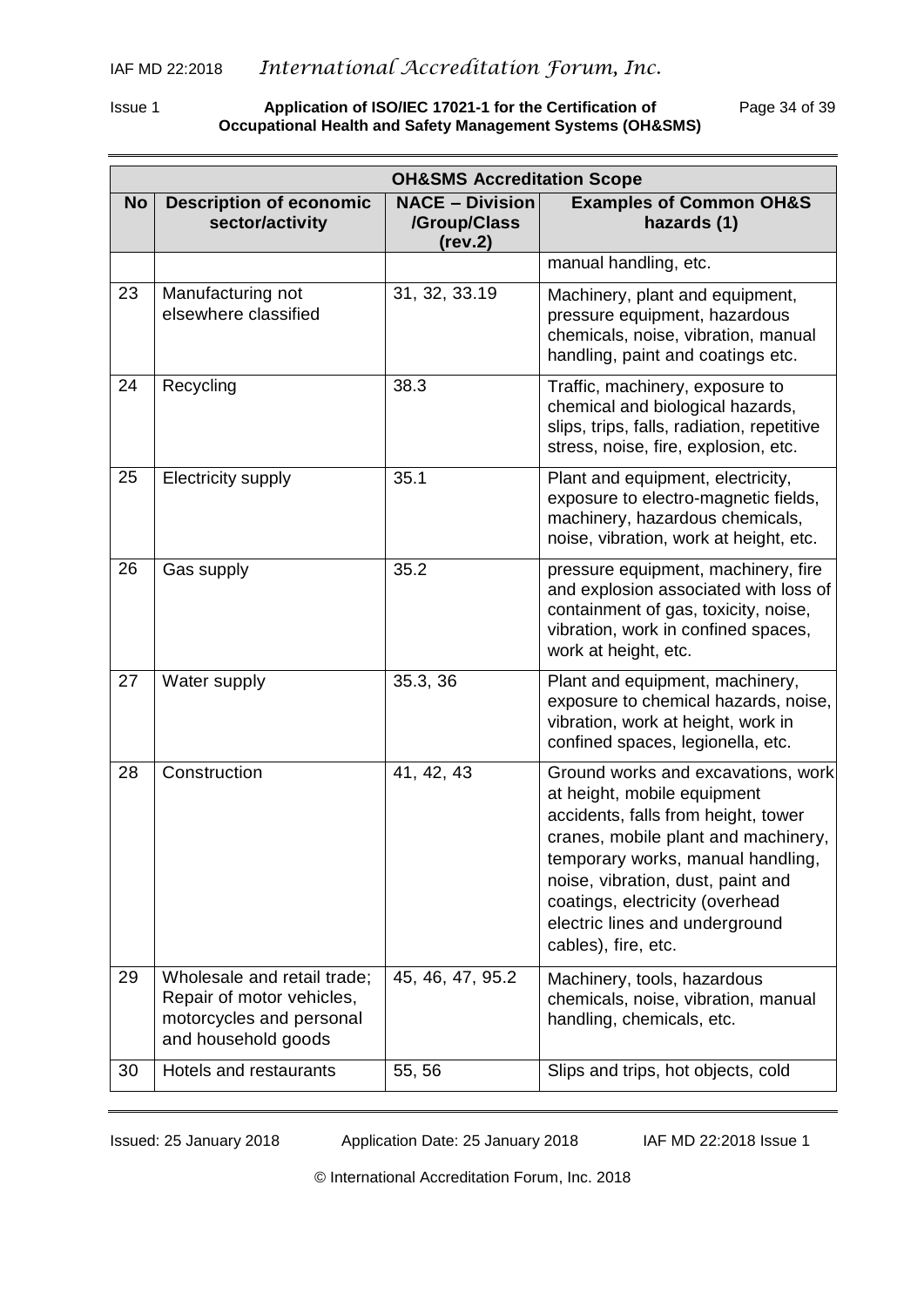Issue 1 **Application of ISO/IEC 17021-1 for the Certification of** Page 35 of 39 **Occupational Health and Safety Management Systems (OH&SMS)**

|           |                                                   | <b>OH&amp;SMS Accreditation Scope</b>                                   |                                                                                                                                                                        |
|-----------|---------------------------------------------------|-------------------------------------------------------------------------|------------------------------------------------------------------------------------------------------------------------------------------------------------------------|
| <b>No</b> | <b>Description of economic</b><br>sector/activity | <b>NACE - Division</b><br>/Group/Class<br>(rev.2)                       | <b>Examples of Common OH&amp;S</b><br>hazards (1)                                                                                                                      |
|           |                                                   |                                                                         | areas (freezers), sharp objects,<br>chemicals, biological waste,<br>legionella, etc.                                                                                   |
| 31        | Transport, storage and<br>communication           | 49, 50, 51, 52, 53,<br>61                                               | Traffic, speed, overturning, crash,<br>being hit by a moving vehicle, falls<br>from vehicles, manual handling, slips<br>and trips                                      |
| 32        | Financial intermediation;<br>real estate; renting | 64, 65, 66, 68, 77                                                      | VDT, body posture, lighting, repetitive<br>stress, etc.                                                                                                                |
| 33        | Information technology                            | 58.2, 62, 63.1                                                          | VDT, body posture, lighting, repetitive<br>stress, etc.                                                                                                                |
| 34        | <b>Engineering services</b>                       | 71, 72, 74 except<br>74.2 and 74.3                                      | VDT, wide variation in function of the<br>specific service.                                                                                                            |
| 35        | Other services                                    | 69, 70, 73, 74.2,<br>74.3, 78, 80, 81,<br>82                            | Wide variation in function of the<br>specific service.                                                                                                                 |
| 36        | Public administration                             | 84                                                                      | VDT, body posture, lighting,<br>ergonomics, wide variation, etc.                                                                                                       |
| 37        | Education                                         | 85                                                                      | VDT, lighting, ergonomics, stress,<br>noise, etc.                                                                                                                      |
| 38        | Health and social work                            | 75, 86, 87, 88                                                          | Exposure to biological hazards,<br>radioactivity, disease contamination,<br>weight handling, etc.                                                                      |
| 39        | Other social services                             | 37, 38.1, 38.2, 39,<br>59.1, 60, 63.9, 79,<br>90, 91, 92, 93, 94,<br>96 | Machinery, exposure to chemical and<br>biological hazards, slips, trips, falls,<br>repetitive stress, noise, wide<br>variation in function of the specific<br>service. |

*Note 1: Examples of common hazards are not supposed to be included in the scope of accreditation.*

*Note 2: No risk level has been assigned for each IAF code. Each AB would be responsible to define the risk level of each scope taking into account the local legislation, the OH&S hazards and the requirements defined in Appendix B.*

| IAF MD 22:2018 Issue 1<br>Issued: 25 January 2018<br>Application Date: 25 January 2018 |  |
|----------------------------------------------------------------------------------------|--|
|----------------------------------------------------------------------------------------|--|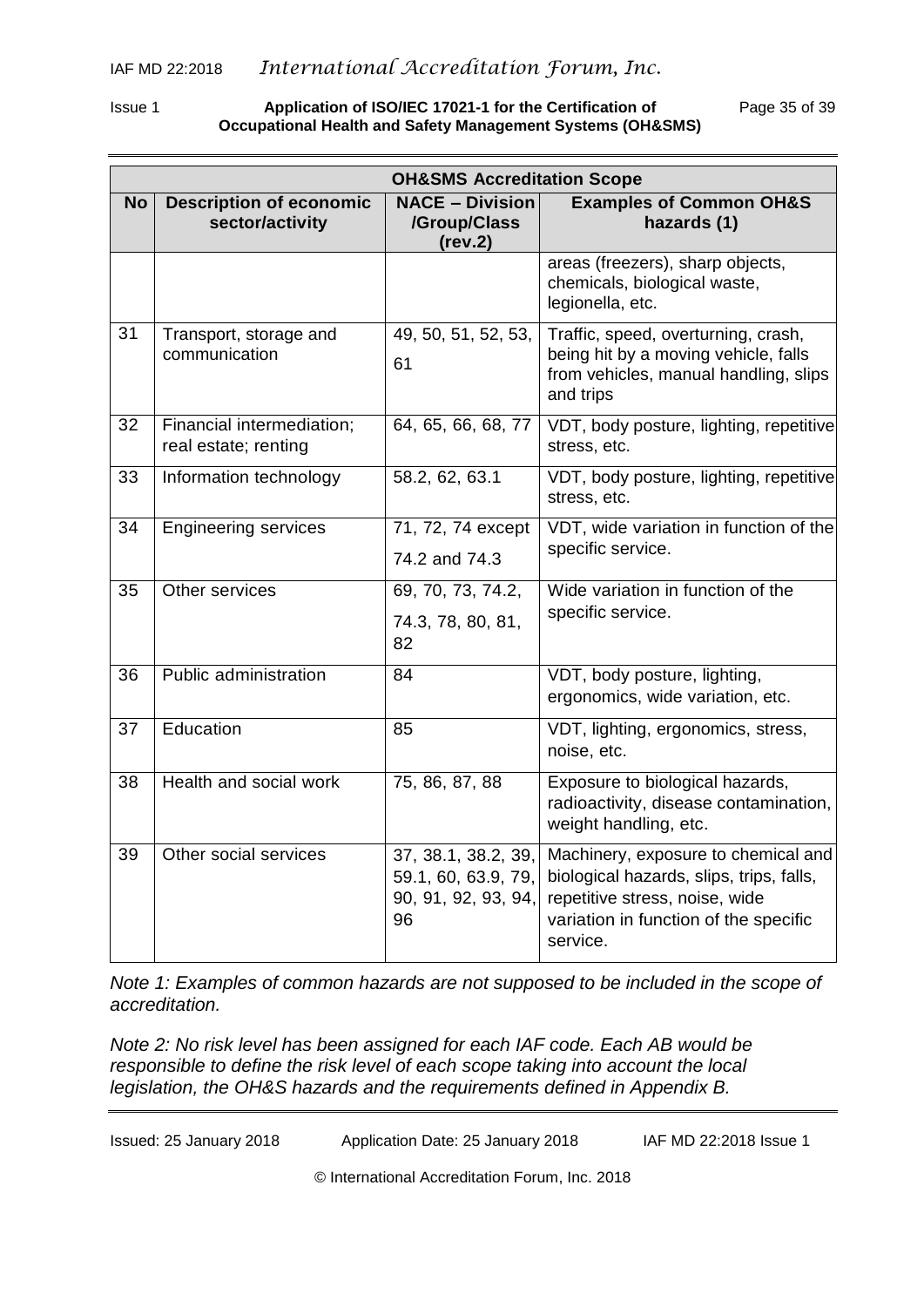Issue 1 **Application of ISO/IEC 17021-1 for the Certification of** Page 36 of 39 **Occupational Health and Safety Management Systems (OH&SMS)**

*Note 3: Sections T and U from NACE Rev 2 including the NACE codes 97, 98, and 99 are not included in the table.*

*Note 4: The use of OH&S scopes to describe "technical areas" for an OH&SMS, as referred to in ISO/IEC 17021-1:2015, clause 7.1.2., is limited. While scope 11 "Nuclear Fuel"* might constitute a legitimate descriptor for a technical area, few of the other *headings would do so.*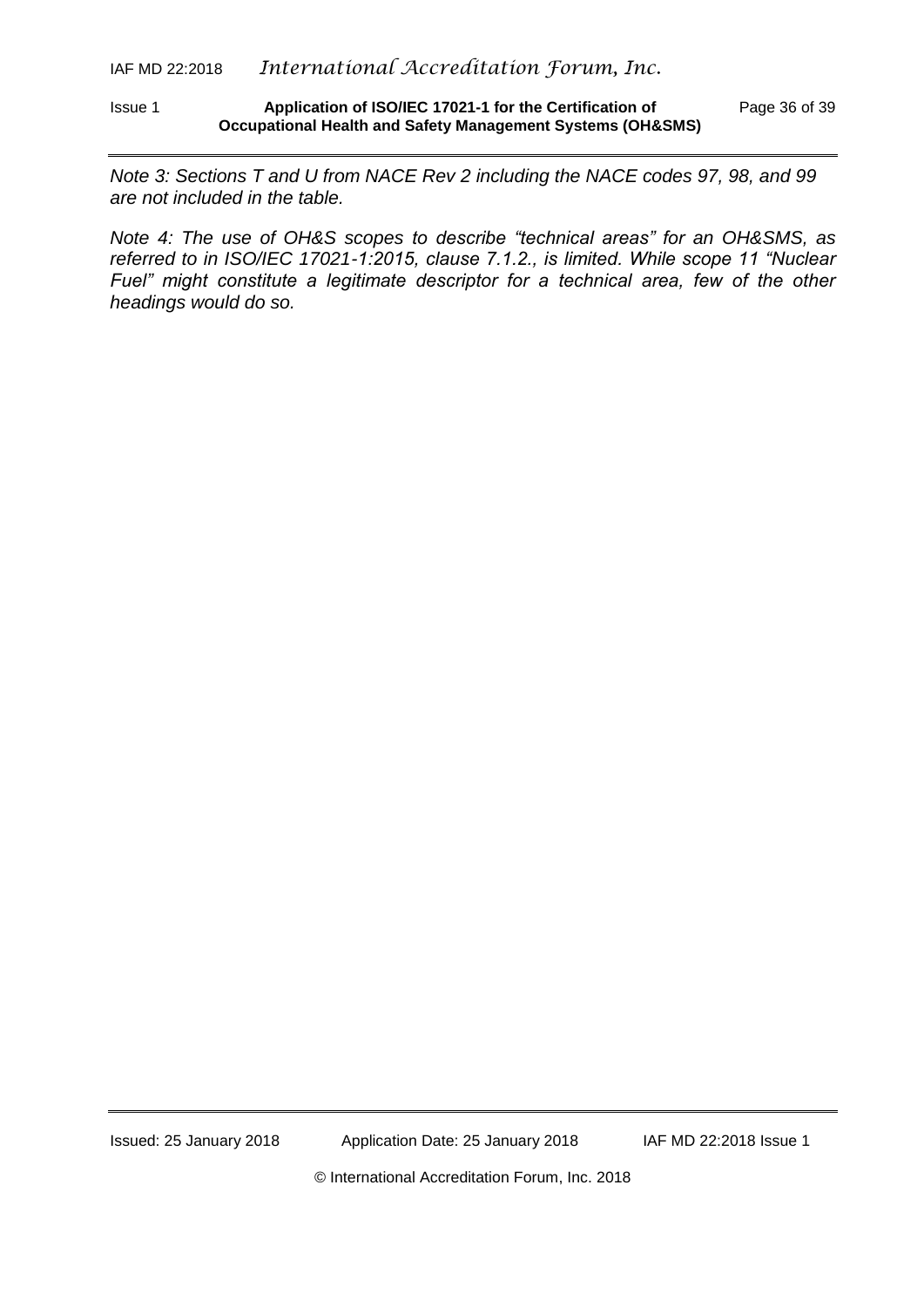Issue 1 **Application of ISO/IEC 17021-1 for the Certification of** Page 37 of 39 **Occupational Health and Safety Management Systems (OH&SMS)**

#### <span id="page-36-0"></span>**APPENDIX E (normative) - WITNESSING ACTIVITIES FOR THE ACCREDITATION OF OCCUPATIONAL HEALTH AND SAFETY MANAGEMENT SYSTEMS (OH&SMS) CERTIFICATION BODIES**

Consistent with IAF MD 17 (which is fully applicable), this Appendix specifies the witnessing to be performed in Occupational Health and Safety Management Systems (OH&SMS).

All the IAF codes (see IAF ID1) have been merged into a series of technical clusters for OH&SMS deemed relevant for the purpose of this document.

The specific approach for sampling of scopes is detailed in section 4 of IAF MD17.

| <b>Technical</b><br>cluster             | <b>IAF</b><br>code | Description of economic sector/activity,<br>according to IAF ID1 | <b>Critical</b><br>code(s)                |
|-----------------------------------------|--------------------|------------------------------------------------------------------|-------------------------------------------|
| Agriculture,<br>forestry and<br>fishing | 1                  | Agriculture, forestry and fishing                                | 1                                         |
| Food                                    | 3                  | Food products, beverages and tobacco                             | 3                                         |
|                                         | 30                 | <b>Hotels and restaurants</b>                                    |                                           |
| Mechanical                              | 17                 | Limited to "Fabricated metal products"                           | 20 and 21                                 |
|                                         | 18                 | Machinery and equipment                                          |                                           |
|                                         | 19                 | Electrical and optical equipment                                 |                                           |
|                                         | 20                 | Shipbuilding                                                     |                                           |
|                                         | 21                 | Aerospace                                                        |                                           |
|                                         | 22                 | Other transport equipment                                        |                                           |
| Paper                                   | $\overline{7}$     | Limited to "Paper products"                                      | 9                                         |
|                                         | 8                  | Publishing companies                                             |                                           |
|                                         | 9                  | Printing companies                                               |                                           |
| Construction                            | 28                 | Construction                                                     | 28                                        |
|                                         | 34                 | <b>Engineering services</b>                                      |                                           |
| Goods<br>production                     | 4                  | <b>Textiles and textile products</b>                             | 4 (with<br>tanning) and<br>5 or 6         |
|                                         | 5                  | Leather and leather products                                     |                                           |
|                                         | 6                  | Wood and wood products                                           |                                           |
|                                         | 23                 | Manufacturing not elsewhere classified                           |                                           |
| Chemicals                               | $\overline{7}$     | Limited to "Pulp and paper manufacturing"                        | 7 and 10 and<br>12 and 13<br>and 16 or 17 |
|                                         | 10                 | Manufacture of coke and refined petroleum products               |                                           |
|                                         | 12                 | Chemicals, chemical products and fibres                          |                                           |
|                                         | 13                 | Pharmaceuticals                                                  |                                           |
|                                         | 14                 | Rubber and plastic products                                      |                                           |

Issued: 25 January 2018 Application Date: 25 January 2018 IAF MD 22:2018 Issue 1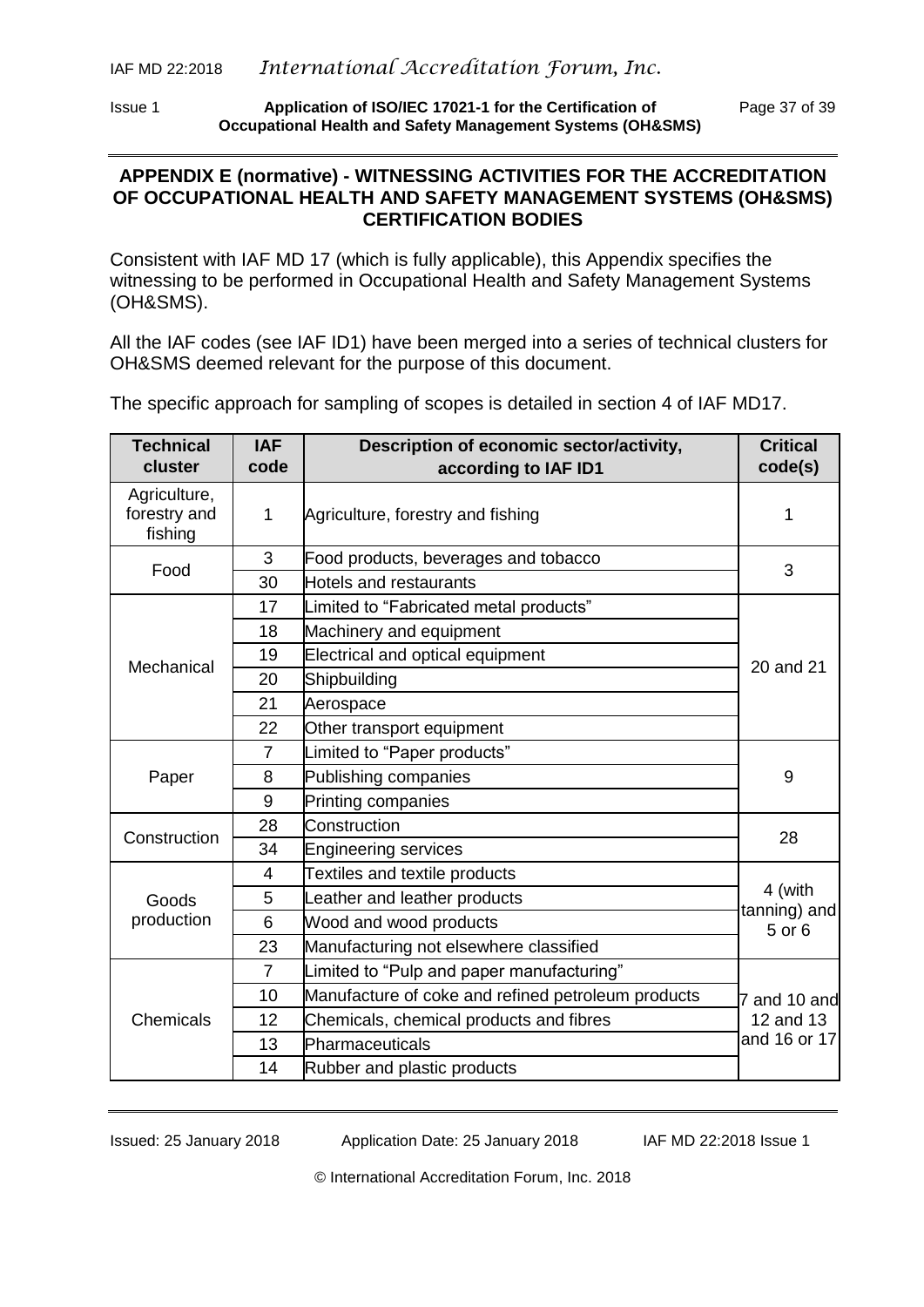#### Issue 1 **Application of ISO/IEC 17021-1 for the Certification of** Page 38 of 39 **Occupational Health and Safety Management Systems (OH&SMS)**

| <b>Technical</b><br>cluster        | <b>IAF</b><br>code | Description of economic sector/activity,<br>according to IAF ID1                                      | <b>Critical</b><br>code(s)                                                                                     |
|------------------------------------|--------------------|-------------------------------------------------------------------------------------------------------|----------------------------------------------------------------------------------------------------------------|
|                                    | 15                 | Non-metallic mineral products                                                                         |                                                                                                                |
|                                    | 16                 | Concrete, cement, lime, plaster, etc.                                                                 |                                                                                                                |
|                                    | 17                 | Limited to "Base metals production"                                                                   |                                                                                                                |
| Mining and<br>quarrying            | $\overline{2}$     | Mining and quarrying                                                                                  | $\overline{2}$                                                                                                 |
| Supply                             | 25                 | <b>Electricity supply</b>                                                                             | 25 or 26                                                                                                       |
|                                    | 26                 | Gas supply                                                                                            |                                                                                                                |
|                                    | 27                 | Water supply                                                                                          |                                                                                                                |
| Transport &<br>Waste<br>management | 31                 | Transport, storage and communication                                                                  | 31 (limited to<br>dangerous<br>goods), and<br>24 or 39<br>(limited to<br><b>NACE 37,</b><br>38.1, 38.2,<br>39) |
|                                    | 24                 | Recycling                                                                                             |                                                                                                                |
|                                    | 39                 | Other social services                                                                                 |                                                                                                                |
| <b>Services</b>                    | 29                 | Wholesale and retail trade; Repair of motor vehicles,<br>motorcycles and personal and household goods | 29 or 35<br>or 36                                                                                              |
|                                    | 32                 | Financial intermediation; real estate; renting                                                        |                                                                                                                |
|                                    | 33                 | Information technology                                                                                |                                                                                                                |
|                                    | 35                 | Other services                                                                                        |                                                                                                                |
|                                    | 36                 | Public administration                                                                                 |                                                                                                                |
|                                    | 37                 | Education                                                                                             |                                                                                                                |
| <b>Nuclear</b>                     | 11                 | Nuclear fuel                                                                                          | 11                                                                                                             |
| Health                             | 38                 | Health and social work                                                                                | 38                                                                                                             |

Each AB can decide to designate different critical codes within each technical cluster, according to national regulations, local market conditions and effective use.

The technical justification for these modifications shall be recorded.

*End of IAF Mandatory Document Application of ISO/IEC 17021-1 for the Certification of Occupational Health and Safety Management Systems (OH&SMS)*

Issued: 25 January 2018 Application Date: 25 January 2018 IAF MD 22:2018 Issue 1